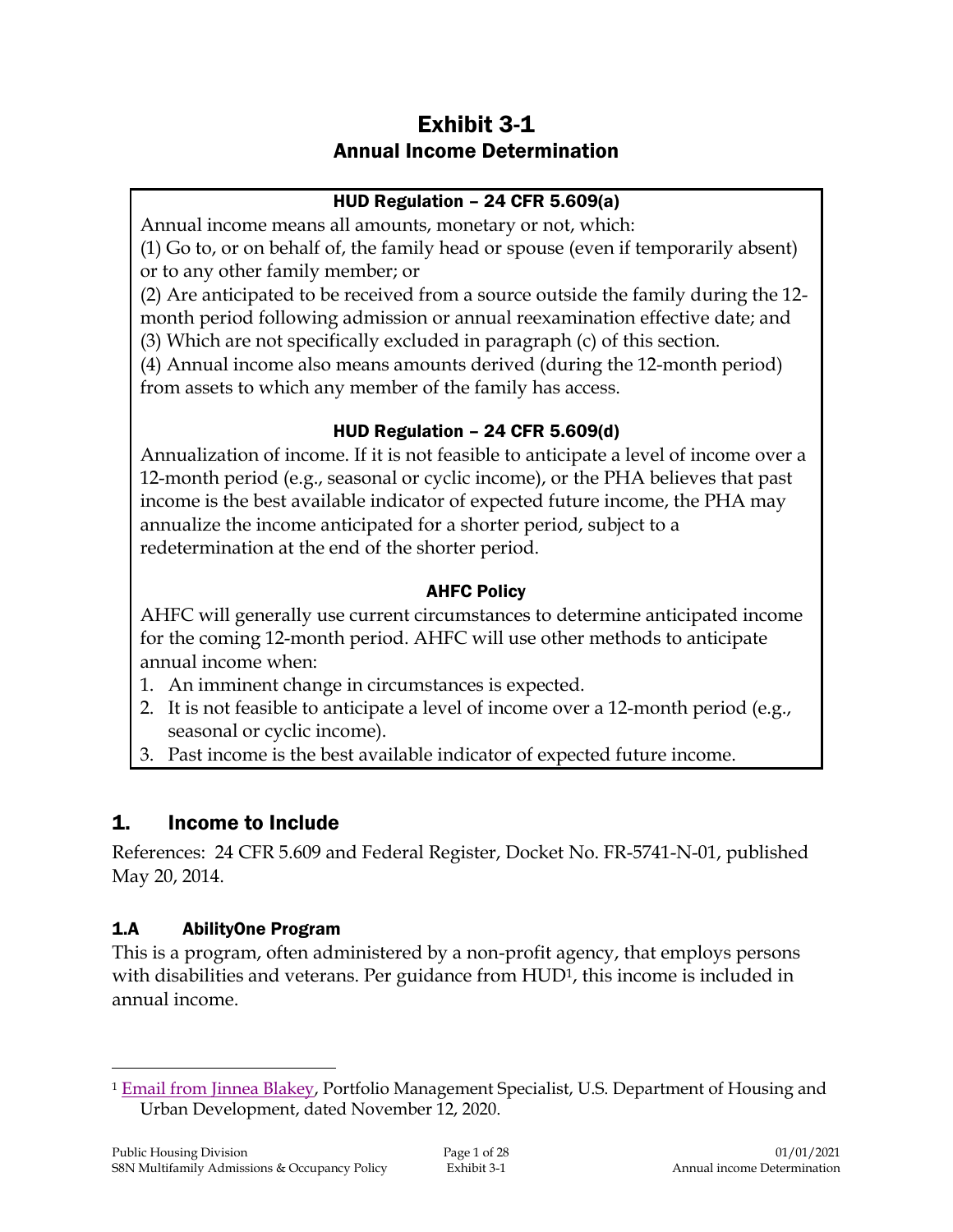# 1.B Achieving a Better Life Experience Act of 2014 (ABLE) Accounts

See Assets section.

#### 1.C Alaska Permanent Fund Dividend (PFD)<sup>2</sup>

AHFC will count the PFD for all household members. AHFC will count the full PFD amount even if a portion or the entire dividend is "garnished" by another agency or organization.

#### 1.D Employment Income

The full amount, before any payroll deductions, of wages and salaries, overtime pay, commissions, fees, tips and bonuses, and other compensation for personal services. It is much more difficult to verify tips, bonuses, and overtime pay than it is to verify base wages. The employment income verification form queries the employer about all the forms of employment income that are considered by the regulation.

#### 1.E Income from a Business or Profession

Most families who own their own businesses keep much more detailed records than is otherwise typical. This can be helpful in projecting income, but keep in mind that newly established businesses may get off to a slow start and then produce more income in later years. If no other records are available, the business's checkbook can be used to document income and expenses.

Expenditures for business expansion or amortization of capital indebtedness shall not be used as deductions in determining net income. An allowance for depreciation of assets used in a business or profession may be deducted, based on straight line depreciation as provided in Internal Revenue Service regulations. Any withdrawal of cash or assets from the operation of a business or profession is included in income, except to the extent the withdrawal is reimbursement of cash or assets invested in the operation by the family.

#### 1.F Interest and Dividends

Includes the net income derived from any kind of real or personal property.

Expenditures for amortization of capital indebtedness shall not be used as deductions in determining net income. An allowance for depreciation is permitted only for straight line depreciation. Any withdrawal of cash or assets from an investment will be included in income, except to the extent the withdrawal is reimbursement of cash or assets invested by the family.

 $\overline{a}$ 

<sup>2</sup> [Letter from Michael B. Janis,](https://intranet/download_file/14184) General Deputy Assistant Secretary, U.S. Department of Housing and Urban Development, dated January 29, 1993.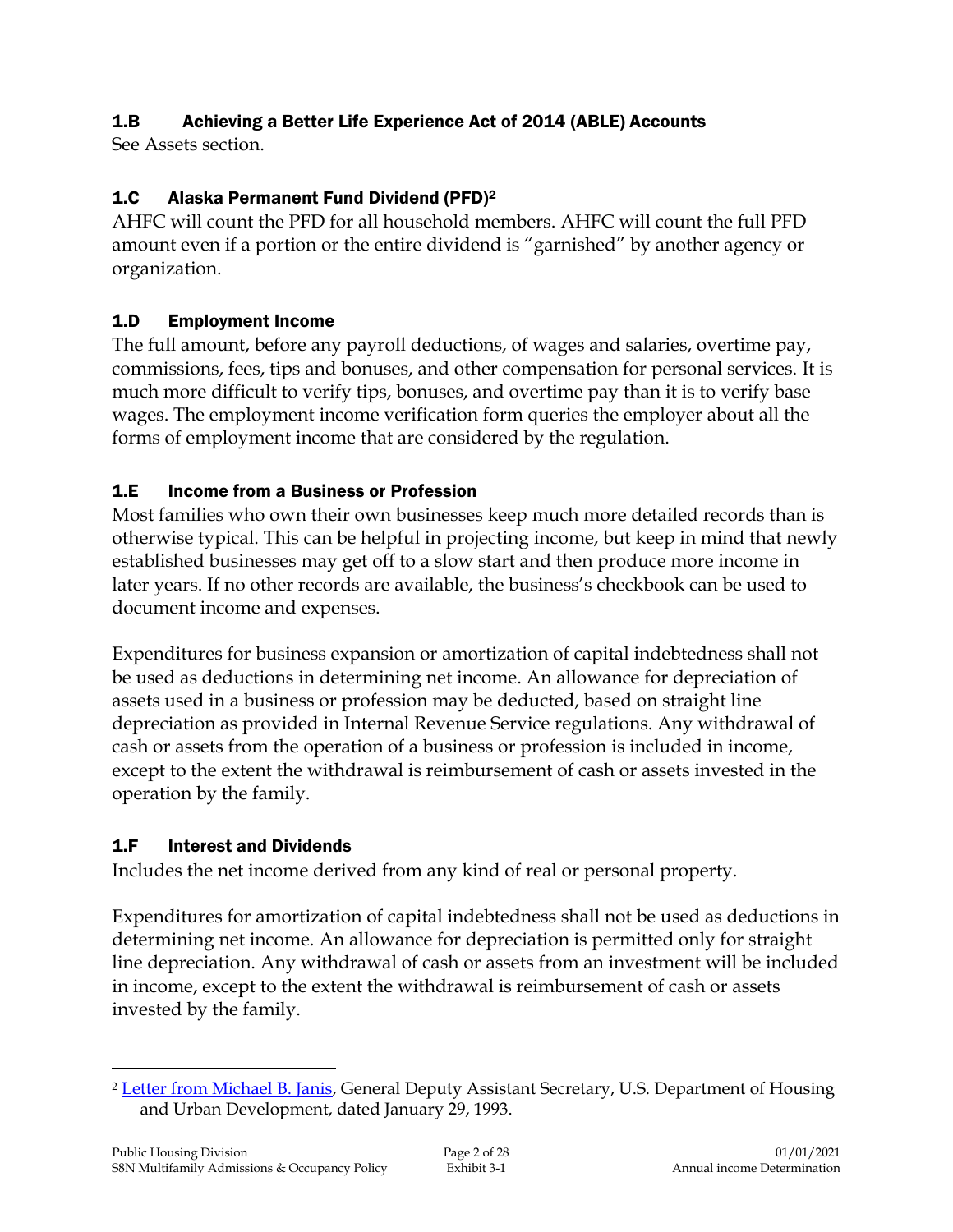See "Assets to Include" below when including assets as part of annual income.

# 1.G Military Pay

Count all regular and special pay and allowances for a family member of the Armed Forces. Do not count "hostile services" pay. Third party verification of pay by rank is described in Exhibit 3-4.

Unless a member of the armed services intends to return to the assisted unit and live full-time with the family, this provision encourages them to remove themselves from the lease rather than include the allotment sent home.

# 1.H Native Corporation Payments

Count all periodic cash payments (including cash dividends on stock) that exceed \$2,000 per individual family member. The exclusion of payments received under the Alaska Native Claims Settlement Act only applies to the original payment made previous to 1984.

# Example: Native Corporation Payments

- 1. Funny Cide (03) receives quarterly dividends of \$1,000 and two "special" disbursements of \$200 each. Although referred to as "special", the file shows that the disbursements are distributed on a regular basis. The total income included: \$4,400 - \$2,000 = \$2,400.
- 2. His son receives quarterly payments of \$100 and two "special" dividends of \$50 each. The total income equals \$500 - \$2,000 = \$0.
- 3. Cide received a "one time" distribution of \$15,000. This is a lump sum payment that is treated as an asset. Compute the greater of actual or imputed earnings from the asset.

# 1.I Payments in Lieu of Earnings

Include unemployment and disability compensation, worker's compensation, and severance pay (except as provided under income exclusions). Lump sum settlements from worker's compensation are excluded as income (they are treated as assets), while periodic payments from worker's compensation are included.

# 1.J Pensions Paid to Former Spouse

Count any amounts received by a former spouse pursuant to a court ordered settlement in connection with a divorce, annulment of marriage, or legal separation paid to a former spouse of a retired federal government/uniformed services employee. These amounts are reflected on a Form-1099.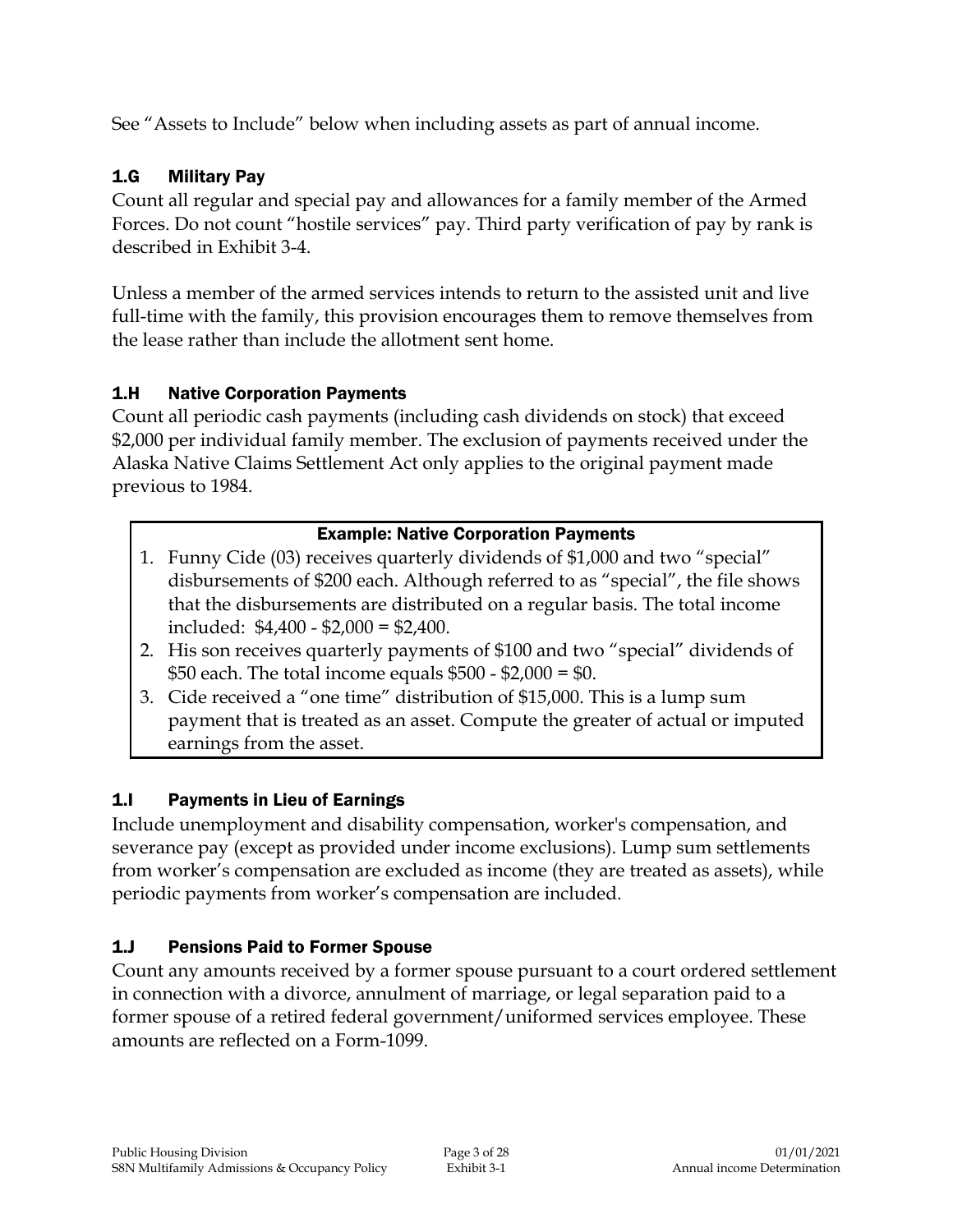# 1.J.1. Federal Government/Uniformed Services

In instances where an individual is a retired federal government/uniformed services employee receiving a pension that is determined by a state court in a divorce, annulment of marriage, or legal separation proceeding to be a marital asset and the court authorizes payment of a portion of the retiree's pension to a former spouse, that portion to be paid directly to the former spouse is not counted as income for the individual.

# 1.J.2. Other State, Local Government, Social Security, or Private Pensions

Other state, local government, social security, or private pensions where pensions are reduced due to a court ordered settlement in connection with a divorce, annulment of marriage, or legal separation and paid directly to the former spouse are not counted as income for the family and should be handled in the same manner as above.

# 1.K Periodic Payments

The full amount of periodic payments received from Social Security, old age assistance, annuities, insurance policies, retirement funds, pensions, lotteries, disability or death benefits, and other similar types of periodic receipts, including a lump-sum amount or prospective monthly amounts for the delayed start of a periodic payment (except as provided under income exclusions).

The key to correct handling of this provision is to treat as annual income any periodic payment the family receives. This does not necessarily mean monthly. Some periodic income is received quarterly, like Native Dividends. If Social Security or other periodic receipts have deductions taken out of the gross benefit, use the gross amount of the benefits, not the net amount after the deduction.

# 1.K.1. Regular Contributions or Gifts

Regular contributions or gifts received from organizations or persons not residing in the unit are included in annual income. Of all the forms of income that should be included in annual income, this one is most often missed. A regular contribution is not necessarily a cash contribution.

# Example: Regular Noncash Contribution

- 1. A child's grandmother (not a household member) pays her daughter's telephone and cable TV bills directly to the phone and cable companies. Count it as household income. It is a regular contribution and can also be easily verified.
- 2. An uncle (not a household member) buys a gas card for his niece each month for her to use. Count this regular contribution as household income.
- 3. Coventry's (age 16) grandfather (not a household member) makes the monthly car payment for Coventry. This is a regular contribution to household income and should be included.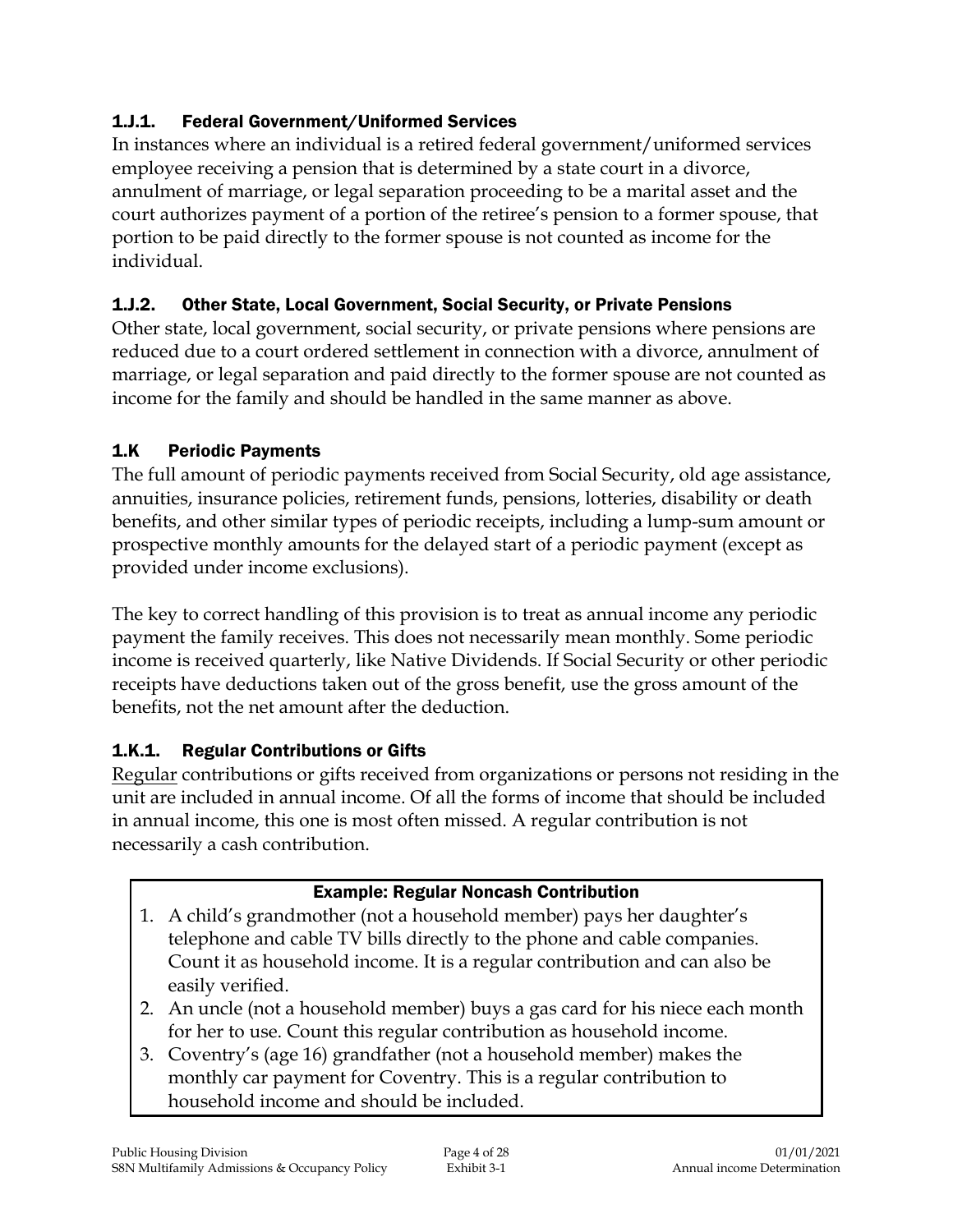# 1.K.2. Cost of Living Adjustments (COLA)

At times, fixed monthly benefits may receive a cost of living allowance. AHFC **will**:

- 1. Update the COLA amount at a family's next regular examination.
- 2. Use the current benefit amount when a new family member is added to the household

# 1.L Resident Service Stipends

If a resident receives a stipend in excess of \$200 per month, the entire amount received is included in Annual Income.

#### 1.M Student Financial Assistance

For the Housing Choice Voucher and S8N Multifamily Housing Programs, see Exhibit 2-7 for guidance on the Student Rule and income that must be included as part of annual income.

# 1.N Trusts

The basis for determining how to treat trusts relies on information about who has access to either the principal in the account or the income from the account.

# 1.N.1. Payment of Principal from a Trust

The beneficiary of a trust may receive funds from the trust in different ways. A beneficiary may receive the full value of a trust at one time. In that instance the funds would be considered a lump sum receipt and would be treated as an asset.

A trust set up to provide support for a person with disabilities may pay only income from the trust on a periodic basis. Occasionally, however, a beneficiary may be given a portion of the trust principal on a periodic basis. When the principal is paid out on a periodic basis, those payments are considered regular income or gifts and are counted in annual income.

# 1.N.2. Revocable Trusts

If any member of the family has the right to withdraw the funds in the account, the trust is considered to be an asset and is treated as any other asset. The cash value of the trust (the amount the family member would receive if he or she withdrew all that could be withdrawn) is added to total net assets. The actual income received is added to actual income from assets.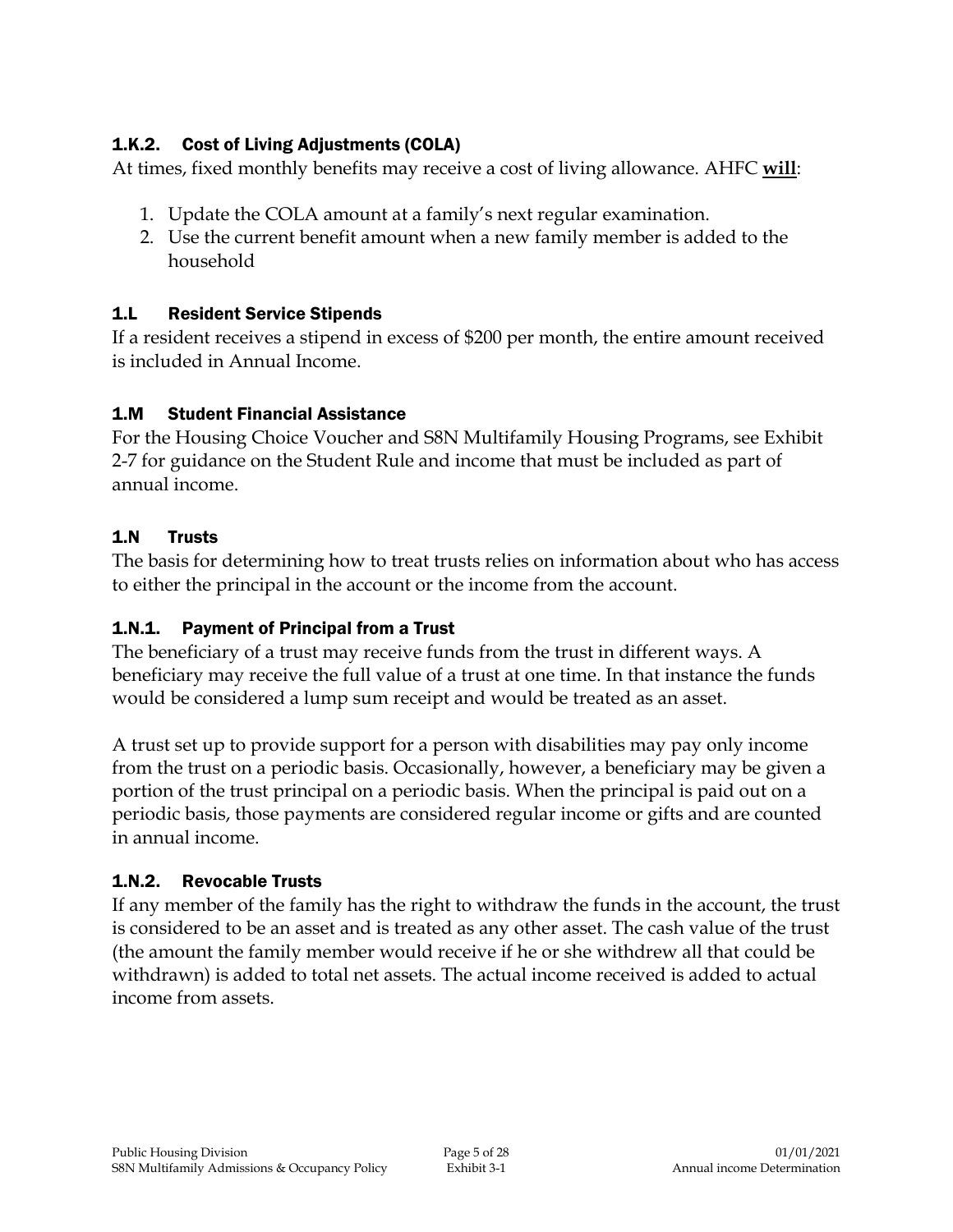#### Example: A Trust Accessible to Family Members

Assez lives alone. He has placed \$20,000 in trust to his grandson to be available to the grandson upon the death of Assez. The trust is revocable, that is, Assez has control of the principal and interest in the account and can amend the trust or remove the funds at any time.

When calculating Assez's income, AHFC will add the \$20,000 to Assez's net family assets and the actual income received on the trust to actual income from assets.

# 1.N.3. Nonrevocable or Irrevocable Trusts

If no family member has access to either the principal or income of the trust at the current time, the trust is not included in the calculation of income from assets or in annual income.

If only the income (and none of the principal) from the trust is currently available to a family member, the income is counted in annual income, but the trust is not included in the calculation of income from assets.

#### 1.N.4. Special Needs or Miller's Trusts

A special needs trust is an irrevocable trust that may be created under some state laws, for persons who are not able to make financial decisions for themselves or for an individual that is over a resource or income limit for a government benefit, typically Medicaid. Special needs trusts are of two types:

- 1. Asset or Resource Trusts: These types of trusts are set up to hold assets on behalf of the beneficiary. Some provide income to the beneficiary; some provide for only specific expenses like medical or long term care for the beneficiary; others may never provide payment to the beneficiary, but may allow for the beneficiary to meet a government program's resource limit. The value of the trust is never counted as an asset for the beneficiary while it is held in the trust. Payments from the trust to the beneficiary should be considered like any other Irrevocable Trust (see the medical expense reimbursement exclusions section in this Exhibit.)
- 2. Medicaid Qualified Income Trust (Miller's Trust): A Miller's trust is an "income" trust, legally set up to allow a person that would otherwise be over-income to qualify for Medicaid Long-Term care benefits. Like other types of irrevocable trusts, a trustee is established to manage the trust. The trustee of a Miller's Trust receives the beneficiary's income then is able to pay the beneficiary a Personal Needs Allowance. The Personal Needs Allowance is defined by the state administering the Medicaid program and the beneficiary's specific living situation. The Personal Needs Allowance is outlined in the trust but may be subject to cost of living adjustments which can be verified through the State of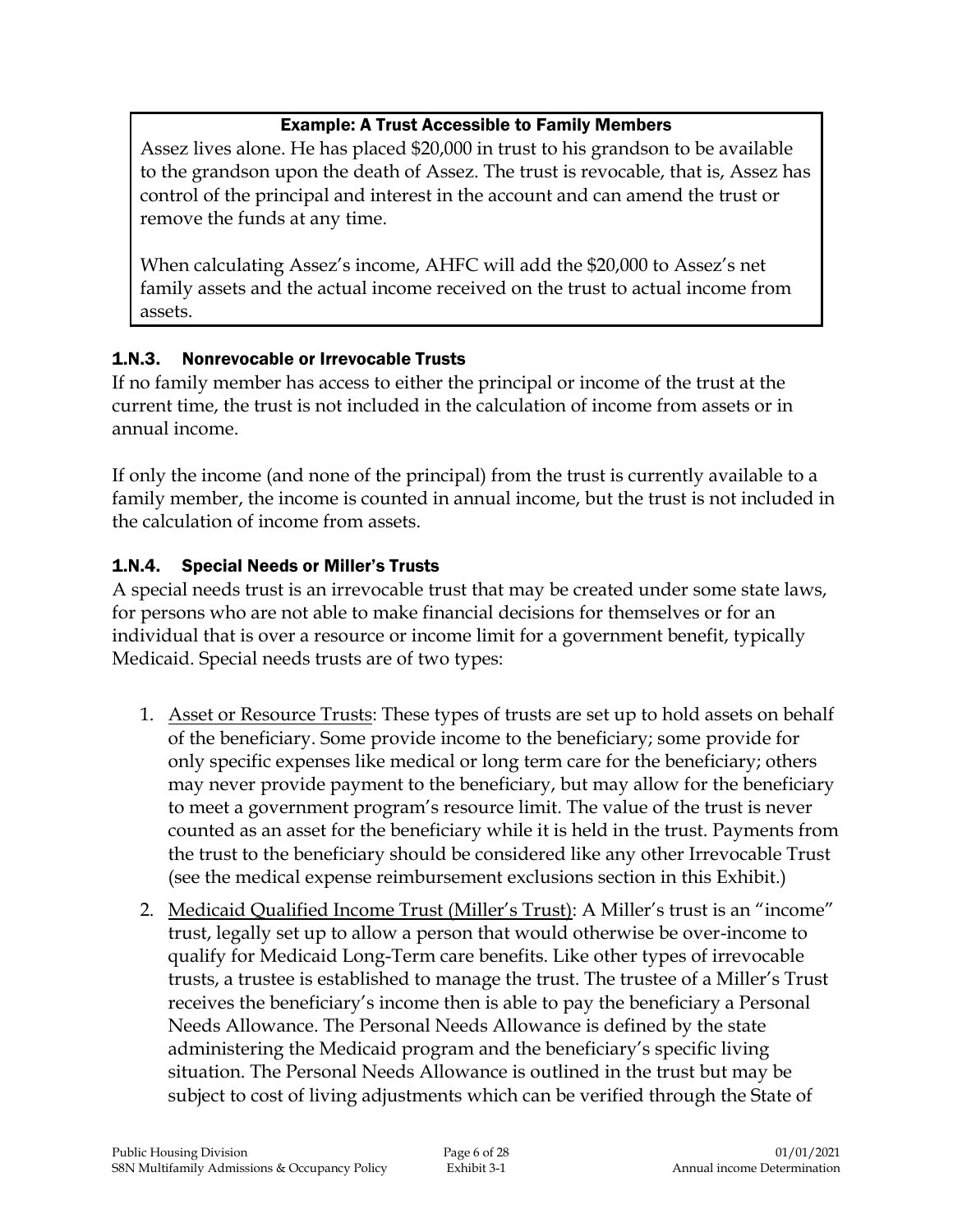Alaska, Department of Health and Social Services, Division of Public Assistance. The balance of the beneficiary's income (in excess of the Personal Needs Allowance) is held in trust and can only be paid out to the beneficiary under very specific conditions. AHFC will only count the amount of the current Personal Needs Allowance of the beneficiary as income to the household for persons with Miller's Trusts.

# Example: Special Needs Trust

Daryl is a 35-year-old person with disabilities living with his elderly parents. The parents have established a special needs trust to provide income for Daryl after they are gone. The trust is not revocable; neither the parents nor the son currently have access to the principal or interest. In calculating the income of the family, the PHA will disregard the trust.

#### 1.O Welfare Assistance

Include all assistance payments received by or on behalf of any family members. (Alaska does not have a "welfare rent.") AHFC will not reduce the family rent if the reduction in benefits is based on:

- Welfare fraud; or
- Noncompliance with economic self-sufficiency requirements.

# 2. Income to Exclude

For fully excluded income, AHFC will not verify the income or report the income on the 50059. AHFC will use the family's signature on the Family Questionnaire or Family Report of Changes self-certifying to the income. For income that is partially excluded, AHFC will follow the verification hierarchy in Chapter 3.

# 2.A Federal Register Exclusions Published May 20, 2014

The following is an updated list of federally mandated exclusions that supersedes the December 14, 2012 Federal Register notice. Some of these sources are more fully explained later in this section. Exclude the following from annual income:

- 1. The value of the allotment provided to an eligible household under the Food Stamp Act of 1977 (7 U.S.C. 2017(b)).
- 3. Payments to volunteers under the Domestic Volunteer Services Act  $(42 \text{ U.S.C. } 5044(f)(1), 5058, \text{ see below}).$
- 4. Certain payments received under the Alaska Native Claims Settlement Act (43 U.S.C. 1626(c), see below).
- 5. Income derived from certain sub-marginal land of the United States that is held in trust for certain Indian tribes (25 U.S.C. 459e).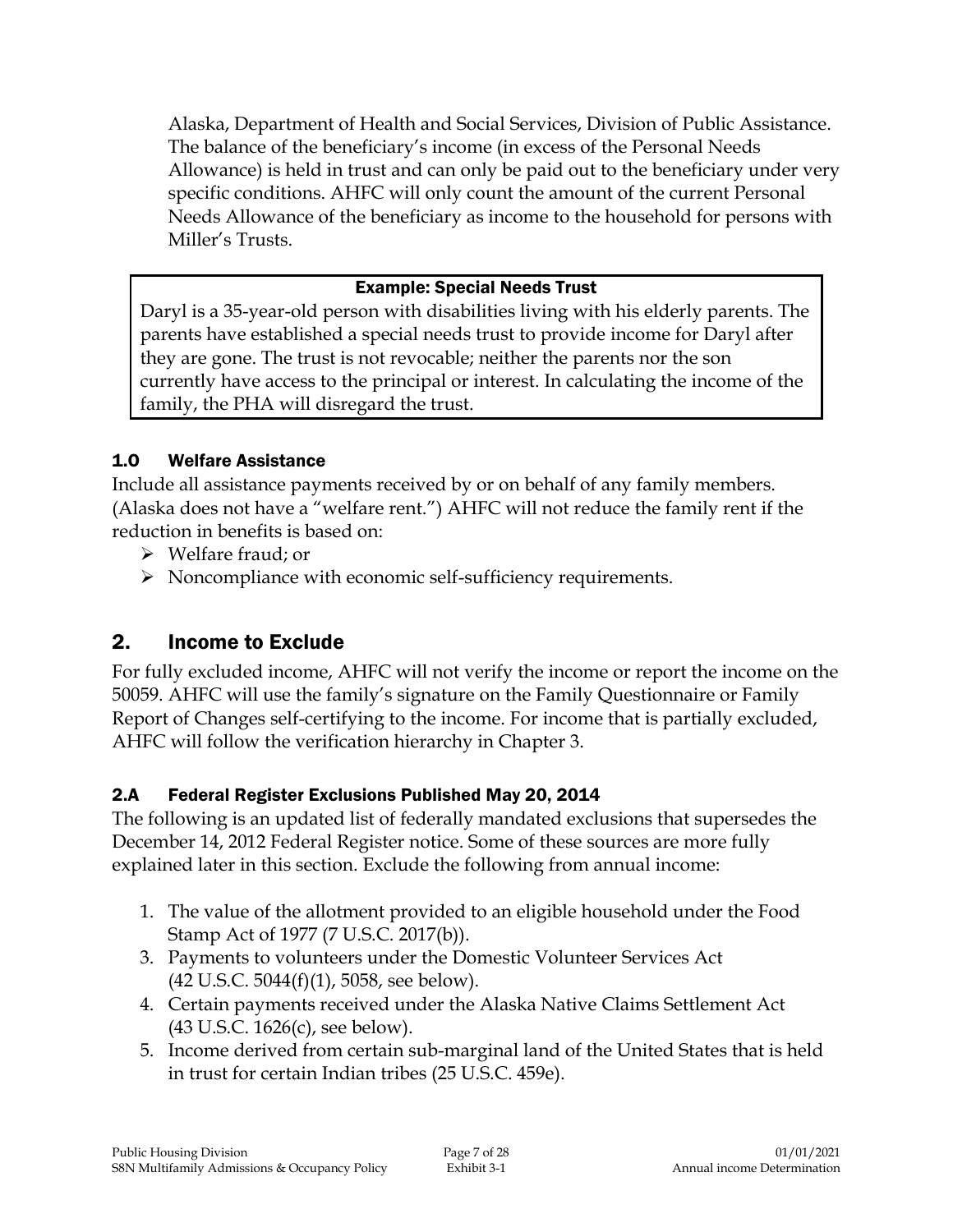- 6. Payments or allowances made under the Department of Health and Human Services' Low Income Home Energy Assistance Program (42 U.S.C. 8621-8629).
- 7. Income derived from the disposition of funds of the Grand River Band of Ottawa Indians (Pub. L. 94-540, section 6).
- 8. The first \$2,000 of per capita shares received from judgment funds awarded by the National Indian Gaming Commission or the U.S. Claims Court, the interests of individual Indians in trust or restricted lands, and the first \$2000 per year of income received by individual Indians from funds derived from interests held in such trust or restricted lands (25 U.S.C. 1407-1408). This exclusion does not include proceeds of gaming operations regulated by the Commission.
- 9. Amounts of scholarships funded under Title IV of the Higher Education Act of 1965 (20 U.S.C. 1070, see below), including awards under federal work-study programs or under the Bureau of Indian Affairs student assistance programs (20 U.S.C. 1087uu). For Section 8 programs only (42 U.S.C. 1437f), any financial assistance in excess of amounts received by an individual for tuition and any other required fees and charges under the Higher Education Act of 1965 (20 U.S.C. 1001 et seq.), from private sources, or an institution of higher education (as defined under the Higher Education Act of 1965 (20 U.S.C. 1002)), shall not be considered income to that individual if the individual is over the age of 23 with dependent children (Pub. L. 109-115, section 327)(as amended).
- 10. Payments received from programs funded under Title V of the Older Americans Act (42 U.S.C. 3056g, see below).
- 11. Payments received on or after January 1, 1989, from the Agent Orange Settlement Fund (Pu. L. 101-201) or any other fund established pursuant to the settlement in In Re Agent Orange Liability Litigation, M.D.L. No 381 (E.D.N.Y.).
- 12. Payments received under the Maine Indian Claims Settlement Act of 1980 (Pub. L. 96-420, 25 U.S.C. 1728).
- 13. The value of any child care provided or arranged (or any amount received as payment for such care or reimbursement for costs incurred for such care) under the Child Care and Development Block Grant Act of 1990 (42 U.S.C. 9858q).
- 14. Earned Income Tax Credit (EITC) refund payments received on or after January 1, 1991 for programs administered under the United States Housing Act of 1937, title V of the Housing Act of 1949, section 101 of the Housing and Urban Development Act of 1965, and sections 221(d)(3), 235, and 236 of the National Housing Act (26 U.S.C. 32(l)).
- 15. Payments by the Indian Claims Commission to the Confederated Tribes and Bands of Yakima Indian Nation or the Apache Tribe of Mescalero Reservation (Pub. L. 95-433).
- 16. Allowances, earnings, and payments to AmeriCorps participants under the National and Community Service Act of 1990 (42 U.S.C. 12637(d)).
- 17. Any allowance paid under the provisions of 38 U.S.C. 1833(c) to children of Vietnam veterans born with spina bifida (38 U.S.C. 1802-05), children of women Vietnam veterans born with certain birth defects (38 U.S.C. 1811-16), and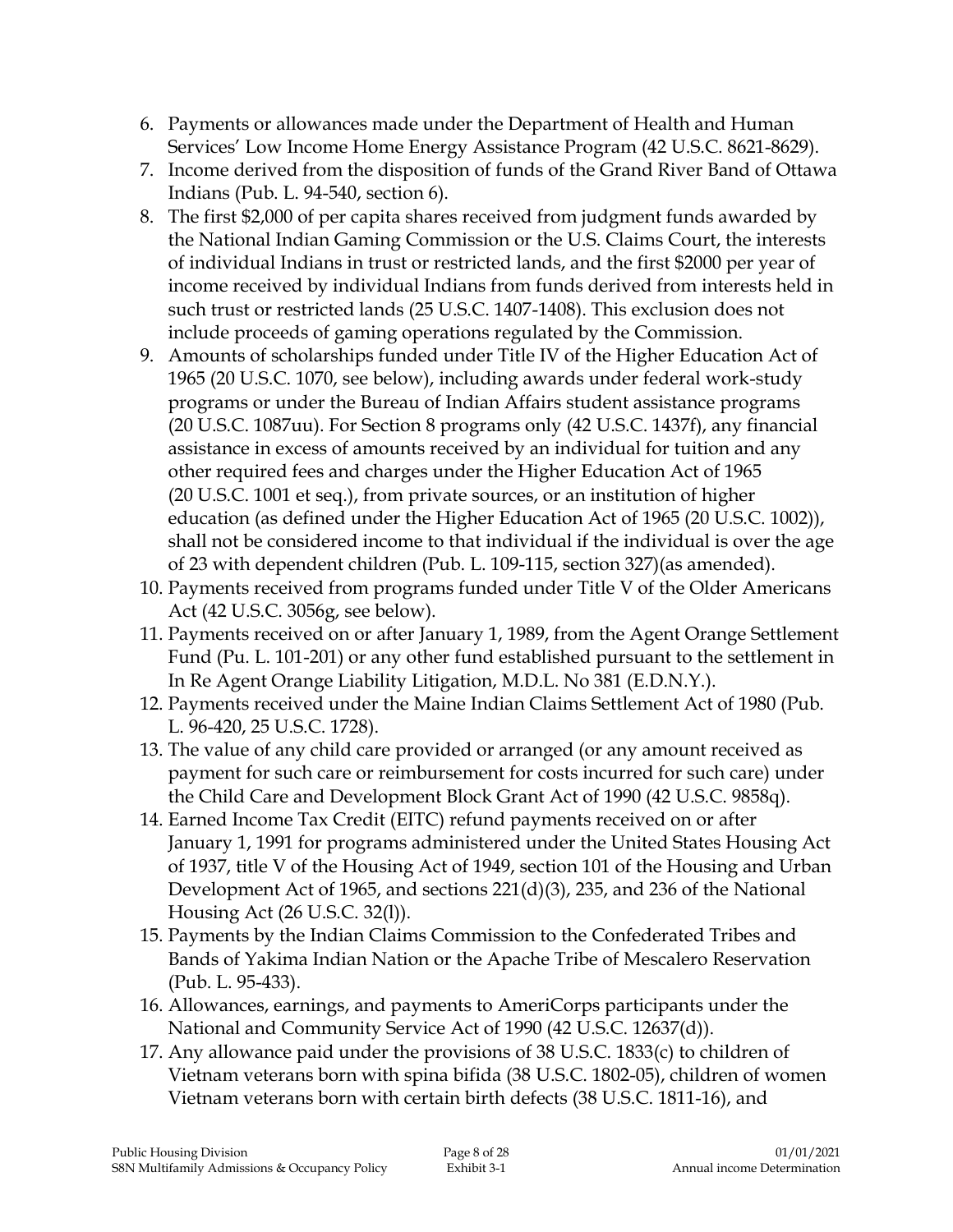children of certain Korean service veterans born with spina bifida (38 U.S.C. 1821).

- 18. Any amount of crime victim compensation (under the Victims of Crime Act) received through crime victim assistance (or payment or reimbursement of the cost of such assistance) as determined under the Victims of Crime Act, because of the commission of a crime against the applicant under the Victims of Crime Act  $(42 \text{ U.S.C. } 10602(c))$ .
- 19. Allowances, earnings, and payments to individuals participating in programs under the Workforce Investment Act of 1998 (29 U.S.C. 2931(a)(2)). This was formerly known as the Job Training Partnership Act (JTPA).
- 20. Any amount received under the Richard B. Russell School Lunch Act (42 U.S.C. 1760(e)) and the Child Nutrition Act of 1966 (42 U.S.C. 1780(b)), including reduced-price lunches and food under the Special Supplemental Food Program for Women, Infants, and Children (WIC).
- 21. Payments, funds, or distributions authorized, established, or directed by the Seneca Nation Settlement Act of 1990 (25 U.S.C. 1774f(b)).
- 22. Payments from any deferred Department of Veterans Affairs disability benefits that are received in a lump sum amount or in prospective monthly amounts (42 U.S.C. 1437a(b)(4), see below).
- 23. Compensation received by or on behalf of a veteran for service-connected disability, death, dependency, or indemnity compensation as provided by an amendment by the Indian Veterans Housing Opportunity Act of 2010 (Pub. L. 111-269, 25 U.S.C. 4103(9)) to the definition of income applicable to programs authorized under the Native American Housing Assistance and Self-Determination Act (NAHASDA, 25 U.S.C. 4101 et seq.) and administered by the Office of Native American Programs.
- 24. A lump sum or a periodic payment received by an individual Indian pursuant to the Class Action Settlement Agreement in the case entitled Elouise Cobell et al. v. Ken Salazar et al., 816 F.Supp.2d 10 (Oct. 5, 2011 D.D.C.), for a period of one year from the time of receipt of that payment as provided in the Claims Resolution Act of 2010 (Pub. L. 111-291).
- 25. Any amounts in an "individual development account" as provided by the Assets for Independence Act, as amended in 2002 (Pub. L. 107-110, 42 U.S.C. 604(h)(4), see below).
- 26. Per capita payments made from the proceeds of Indian Tribal Trust Cases as described in PIH Notice 2013-30 "Exclusion from Income of Payments under Recent Tribal Trust Settlements" (25 U.S.C. 117b(a), see below).
- 27. Major disaster and emergency assistance received by individuals and families under the Robert T. Stafford Disaster Relief and Emergency Assistance Act (Pub. L. 93-288, as amended) and comparable disaster assistance provided by states, local governments, and disaster assistance organizations (42 U.S.C. 5155(d), see below).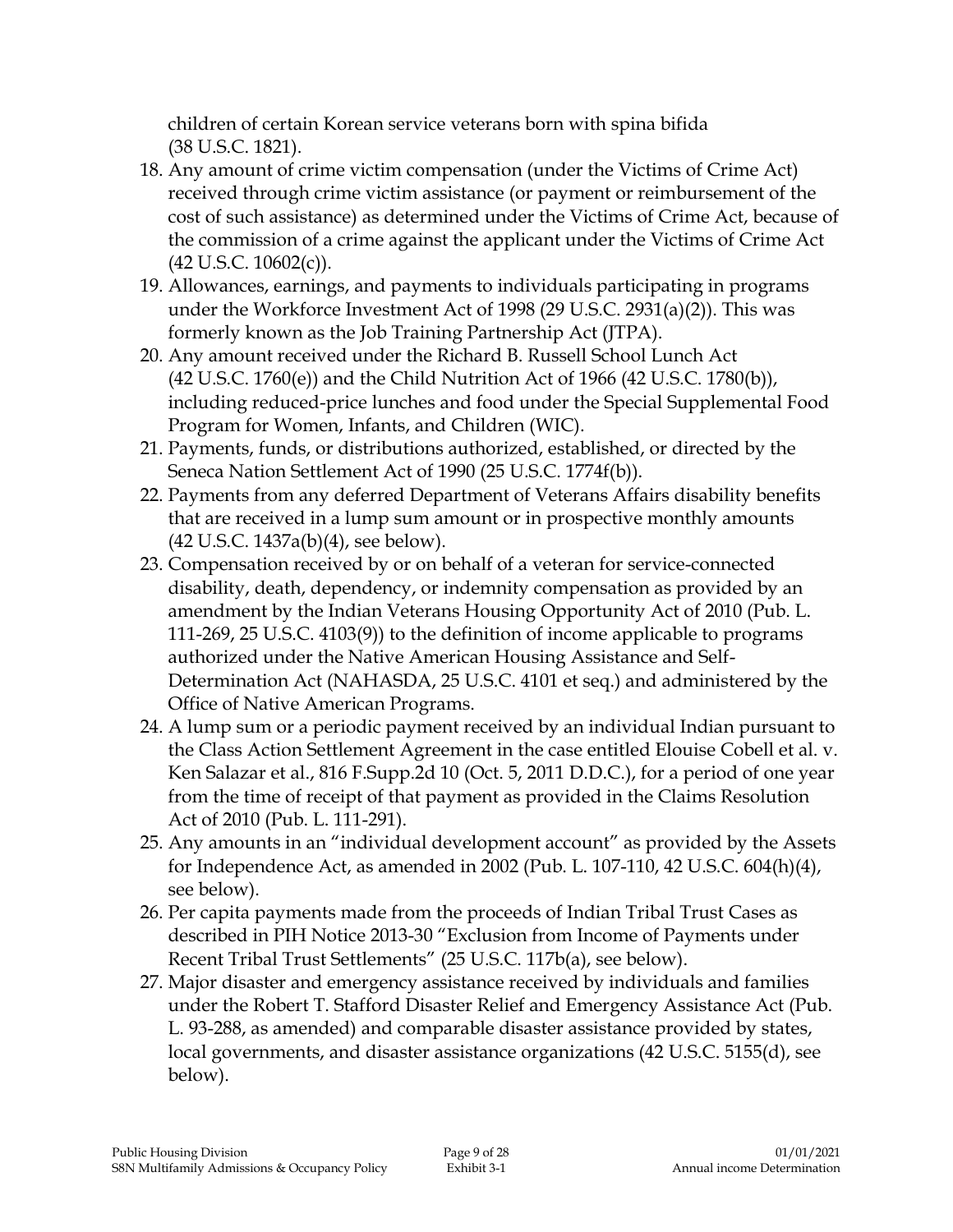#### 2.B Adoption Assistance

Payments in excess of \$480 per adopted child are deducted. The effect of the adoption assistance exclusion, combined with the \$480 deduction, is to eliminate from annual income all adoption assistance.

#### 2.C Alaska Native Claims Settlement Act (ANSCA)

Exclude only the original payment received under the Act, not periodic payments such as dividends (43 U.S.C. 1626(c)). Periodic, recurring ANCSA distributions like quarterly dividends are subject to a \$2,000 per person, per annum exclusion. Any periodic, recurring payments in excess of \$2,000 are counted as income.

#### 2.D Armed Forces Special Pay

Exclude special pay related to service people exposed to hostile fire. Hostile fire pay is the only component of income earned by service personnel that is not included in Annual Income.

#### 2.E Census Bureau Employment

# HUD Regulation 24 CFR 5.609

(c) Annual income does not include the following: (9) Temporary, nonrecurring or sporadic income (including gifts);

#### Public and Indian Housing Notice 2017-05<sup>3</sup>

Under this exclusion, PHAs exclude temporary income payments from the U.S. Census Bureau, defined as employment lasting no longer than 180 days per year and not culminating in permanent employment.

#### Housing Notice H20-06<sup>4</sup>

For the purpose of this Notice, temporary is defined as employment lasting no longer than 180 days per year and not culminating in permanent employment. Employer verification of both employment dates and income amount must be maintained in the tenant's file.

 $\overline{a}$ 

<sup>3</sup> PIH Notice 2017-05 Income Exclusion under Temporary Census Employment and Census Access issued March 7, 2017. This notice remains in effect until amended, superseded, or rescinded.

<sup>4</sup> Office of Housing H20-06 Exclusion from Annual Income of Temporary Employment from the U.S. Census Bureau issued June 5, 2020. This notice remains in effect until amended, superseded, or rescinded.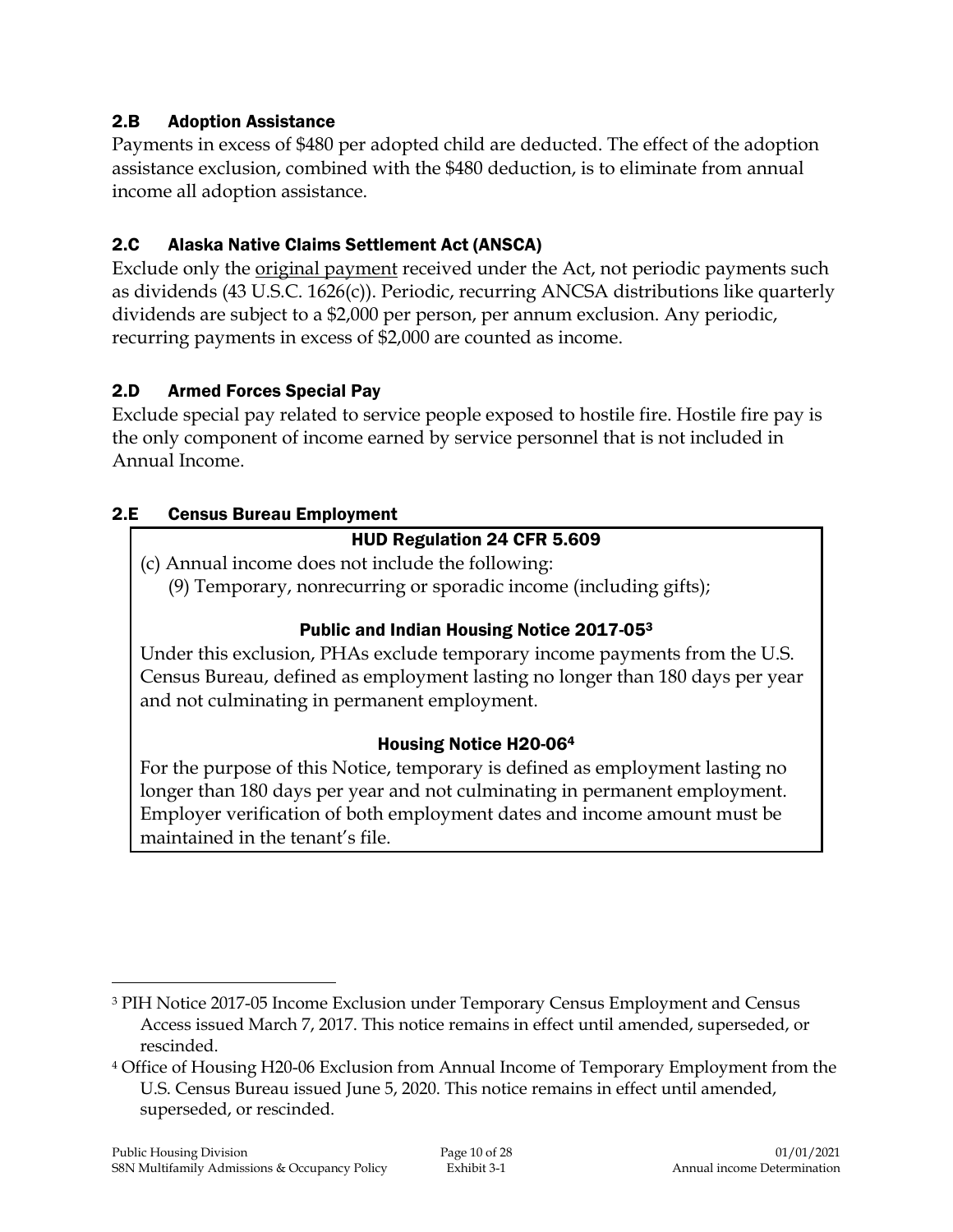### 2.F Children's Income

Earned income from children under age 18, including foster children, is excluded unless a child is emancipated. The income from the employment of the family head or spouse is **always** included, regardless of age.

Welfare assistance, SSI, APFD's, Native Dividends and any other **unearned** income paid to or on behalf of the children is always included in Annual Income. Note: When there is dual custody of a child and both families live in assisted housing, the family that benefits from the dependent deduction also counts the unearned income of the child. To assist the family in deciding who will receive the deduction, it is feasible to give the deduction to the parent/guardian who sponsors the child for the APFD.

# 2.G Developmentally Disabled Benefits

Exclude state funds paid to a family when the developmentally disabled family member is living at home. The benefits offset the cost of services and equipment needed to keep the disabled family member at home.

#### 2.H Disaster Assistance

This is income to a family as a result of a major disaster or emergency. The disaster assistance can be provided by the federal, state, or local government. This also includes disaster assistance provided by a disaster assistance organization.

# 2.I Domestic Volunteer Service Act of 1973

Exclude payments to volunteers under the Domestic Volunteer Service Act of 1973 (42 U.S.C. 1626(a)). Examples of programs under this Act include, but are not limited to:

- Retired Senior Volunteer Program (RSVP),
- Foster Grandparent Program (FGP),
- $\triangleright$  Senior Companion Program (SCP,
- The Older American Committee Service Program, and
- National Volunteer Antipoverty Programs such as VISTA, Peace Corps, Service Learning Program and Special Volunteer Programs.
- $\triangleright$  Small Business Administration Programs such as the National Volunteer Program to Assist Small Business and Promote Volunteer Service to Persons with Business Experience, Service Corps of Retired Executives (SCORE), and Active Corps of Executives (ACE).

# 2.J Foster Care Payments

These may include payments for the care of foster children or foster adults (usually individuals with disabilities, unrelated to the family, who are unable to live alone). It is not a requirement that the family have other types of income to qualify as a foster parent. It is possible that the family's entire income would be excluded if the source was foster care payments.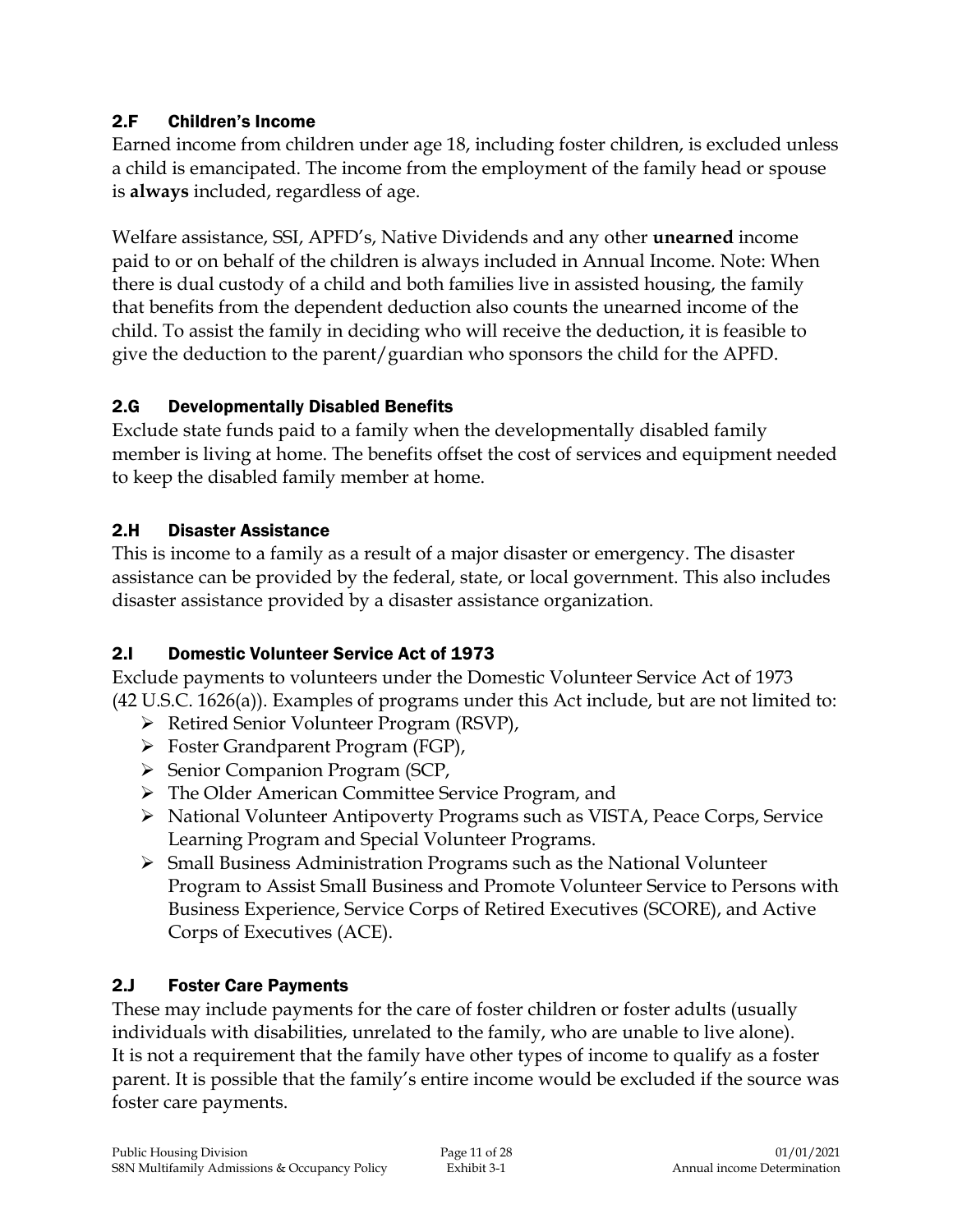#### 2.K Guardianship Income

In rare instances, the Office of Public Advocacy will make payments to a family who has acquired guardianship of a minor or disabled adult. These subsidy care payments make it possible for children to live permanently in the care of a legal guardian, who may be a relative or close family friend.

PIH Notice 2008-40 interprets kinship payments as equivalent to foster care payments and instructs housing agencies to exclude kinship payments. HUD considers guardianship payments to be similar in intent to kinship care payments. HUD advises that housing agencies should treat subsidized guardianship payments the same as foster care payments.

Exclude guardianship payments from annual income. Do not give the dependent deduction. The combination of these two activities will exclude all guardianship income from annual income.

#### 2.L Individual Development Accounts (IDA)

Section 404(h) of the Personal Responsibility and Work Opportunity Reconciliation Act of 1996 authorized states to create community-based IDA programs with TANF block grant funds. Individual Development Accounts are asset-building tools that provide low-income individuals with an incentive to save money to continue their education, start a business, or buy a home. The legislation designates nonprofit community-based organizations as custodians of IDA accounts. Funds must be held in licensed financial institutions, such as banks and community development credit unions.

The funds saved by TANF recipients in IDAs are not counted as income when determining eligibility for cash assistance, food stamps, Medicaid, or other government means-tested programs.

The Governor's Council on Disabilities and Special Education oversees this program in Alaska. You may also recognize the Alaska Asset Building Coalition as a vehicle for this program. Their current flyer is located at: [http://www.aksourcelink.com/docs/](http://www.aksourcelink.com/docs/%0bresource-library-documents/2011/05/17/2010-ak-ida-program.pdf) [resource-library-documents/2011/05/17/2010-ak-ida-program.pdf](http://www.aksourcelink.com/docs/%0bresource-library-documents/2011/05/17/2010-ak-ida-program.pdf)

# 2.M Live-In-Aide

Exclude the income of a live-in aide as defined in Chapter 2. See Exhibit 5-2 for guidance on live-in aides.

# 2.N Lump Sum Payments

Exclude lump sum payments from inheritances, insurance payments (including payments under health, and accident insurance and worker's compensation) capital gains, lottery winnings, and settlements for personal property losses (except as provided above) as income. If retained, these lump sums are additions to assets. If these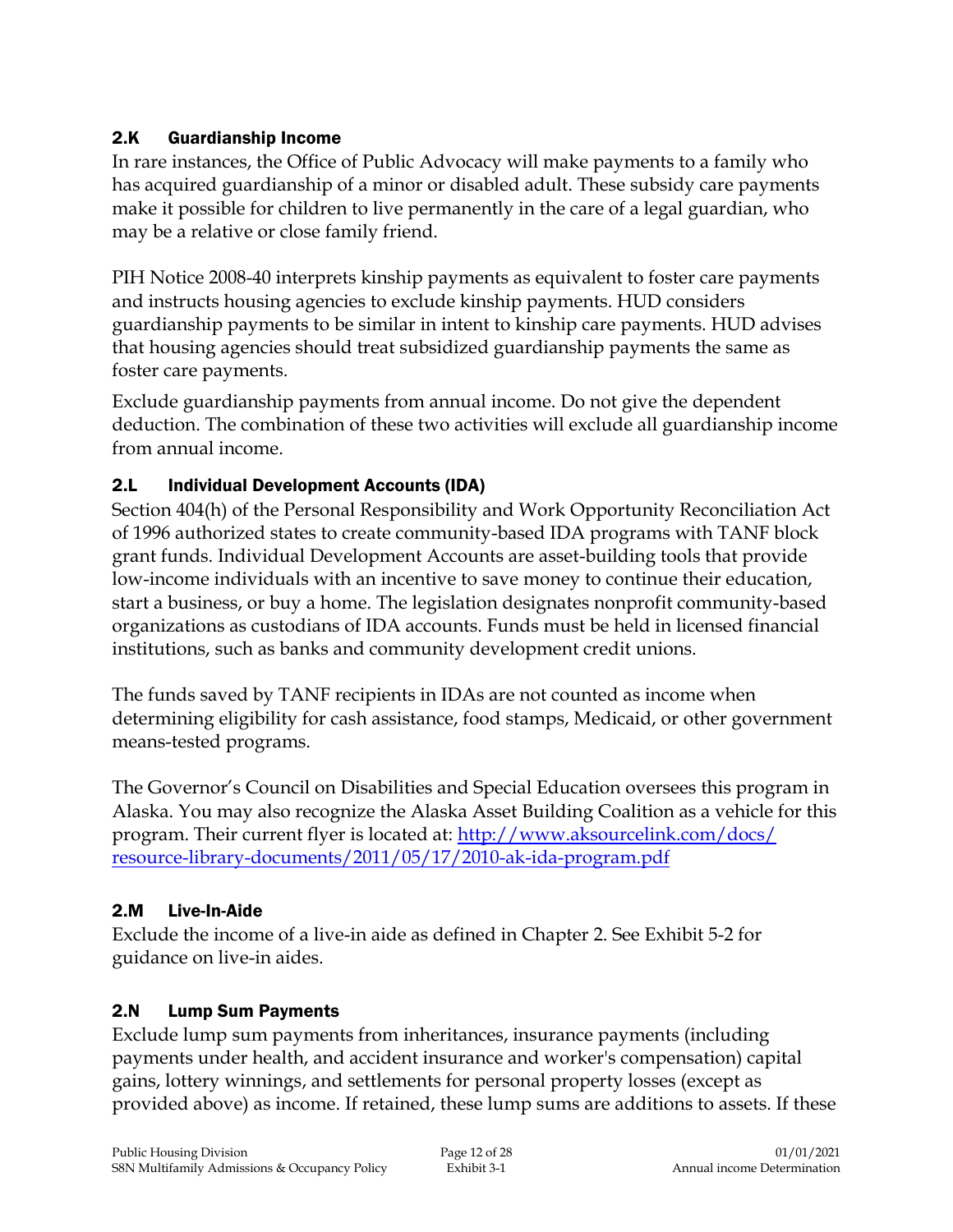payments are subsequently received through periodic payments, count the periodic payments as income, but no longer count as an asset any remaining amount from the lump sum payment.

Treat other types of lump sum payments as follows:

- Settlement payments from "claim disputes" over welfare, unemployment, VA, or similar benefits are not included as income. If the lump sum payment or any portion of it remains in the family's possession, count that sum as an asset.
- $\triangleright$  Count any lump sum payments caused by "delays in processing" as income.

Counting a lump sum payment as income also depends upon the family's timely reporting of changes.

# Example: Lump Sum Payment-Timely

Sherluck loses his job on October 19 and applies for unemployment benefits. He reports to AHFC on October 25 that he is looking for work and doesn't know how much he will receive from unemployment.

- 1. AHFC processes an interim effective November 1 to remove the employment income.
- 2. Sherluck receives a lump sum payment of \$800 from unemployment on January 4. The \$800 is in his checking account. He begins receiving \$100 a week on January 11. He reports to AHFC on January 6.
- 3. AHFC processes an interim effective March 1 to include the \$6,000 a year unemployment ( $$100/$ week x 52 weeks +  $$800$ ).
- 4. The lump sum payment is included as income as Sherluck received assistance based on no income instead of the \$100 a week.

# Example: Lump Sum Payment-Not Timely

Sherluck loses his job on October 19 and applies for unemployment benefits. He reports to AHFC on January 6 that he is still looking for work and is now receiving \$100 a week from unemployment. The DOL printout shows an \$800 lump sum payment and regular \$100 a week payments that start on January 11.

- 1. AHFC processes an interim effective February 1 to remove the employment income and add new annual income of \$5,200 (\$100/week x 52 weeks).
- 2. AHFC does not include the \$800 lump sum payment as part of income because Sherluck received assistance based on his job, not the reduced unemployment income.

# 2.N.1. Deferred Payments of SS or SSI Benefits

This exclusion very specifically exempts from annual income delayed benefits from Social Security (SS) and Supplemental Security Income (SSI). Exclude Social Security and Supplemental Security Income benefits that are received in a lump-sum payment or lump-sum payments made in prospective monthly payments. This includes a lump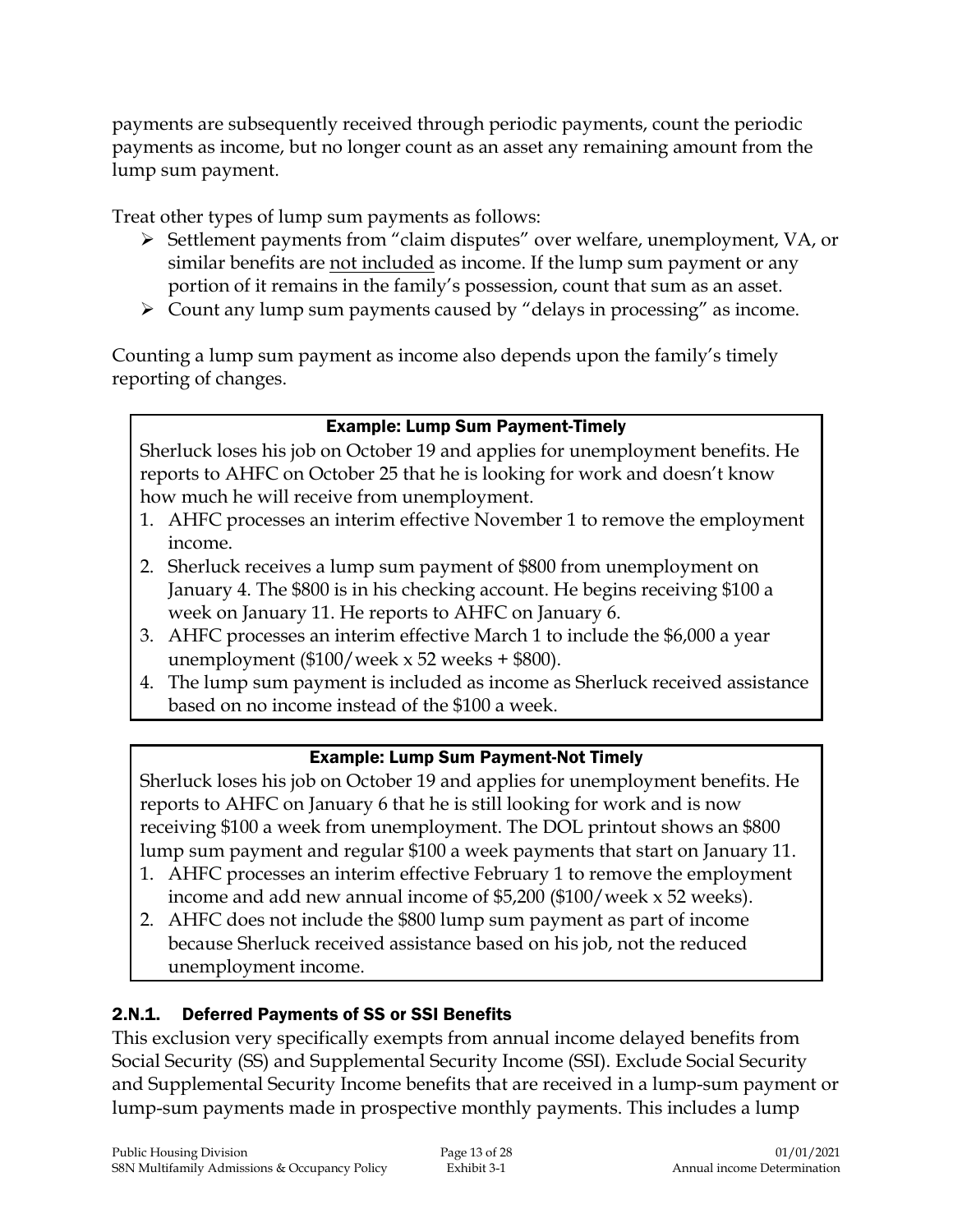sum payment from SS or SSI even if the application was made prior to housing. If retained, these lump sums are additions to assets.

# 2.N.2. Deferred Payments of VA Disability Benefits

Exclude any payments from any deferred Department of Veterans Affairs disability benefits that are received in a lump sum amount or in prospective monthly amounts as provided by an amendment to the definition of annual income in the U.S. Housing Act of 1937 (42 U.S.C. 1437) by Section 2608 of the Housing and Economic Recovery Act of 2008 (Pub. L. 110-289, 42 U.S.C. 4501).

# 2.O Medical Expense Reimbursement

Exclude amounts received by the family that are specifically reimbursements for the cost of medical expenses incurred by any family member. This exclusion is not limited to elderly and disabled families. As an example, a Native corporation may pay a medical insurance premium for a young family who works. The amount of the premium is not counted as income.

# 2.P Minor's Income

See Children's Income section above.

# 2.Q Plan to Attain Self-Sufficiency (PASS)

PASS is a set aside from SSI used to promote self-sufficiency. PASS funds are available to certain disabled persons to enable the person to enter the work force. They are disregarded for a limited time under the Supplemental Security Income eligibility guidelines.

# 2.R Refunds or Rebates of Taxes

Exclude refunds or rebates received under state or local law for property taxes paid on a dwelling unit. This exclusion would apply to state homestead exemptions, for example.

# 2.S Reparations Paid by a Foreign Government

Payments received pursuant to claims filed under the laws of that government by persons who were persecuted during the Nazi era.

# 2.T Resident Service Stipends

A resident service stipend is a modest amount (not to exceed \$200 per month) received for performing a service for AHFC or the owner, on a part-time basis, that enhances the quality of life in the development. Such services may include, but are not limited to: fire patrol, hall monitoring, lawn maintenance, resident initiatives coordination, and service on an AHFC governing board. No resident may receive more than one such stipend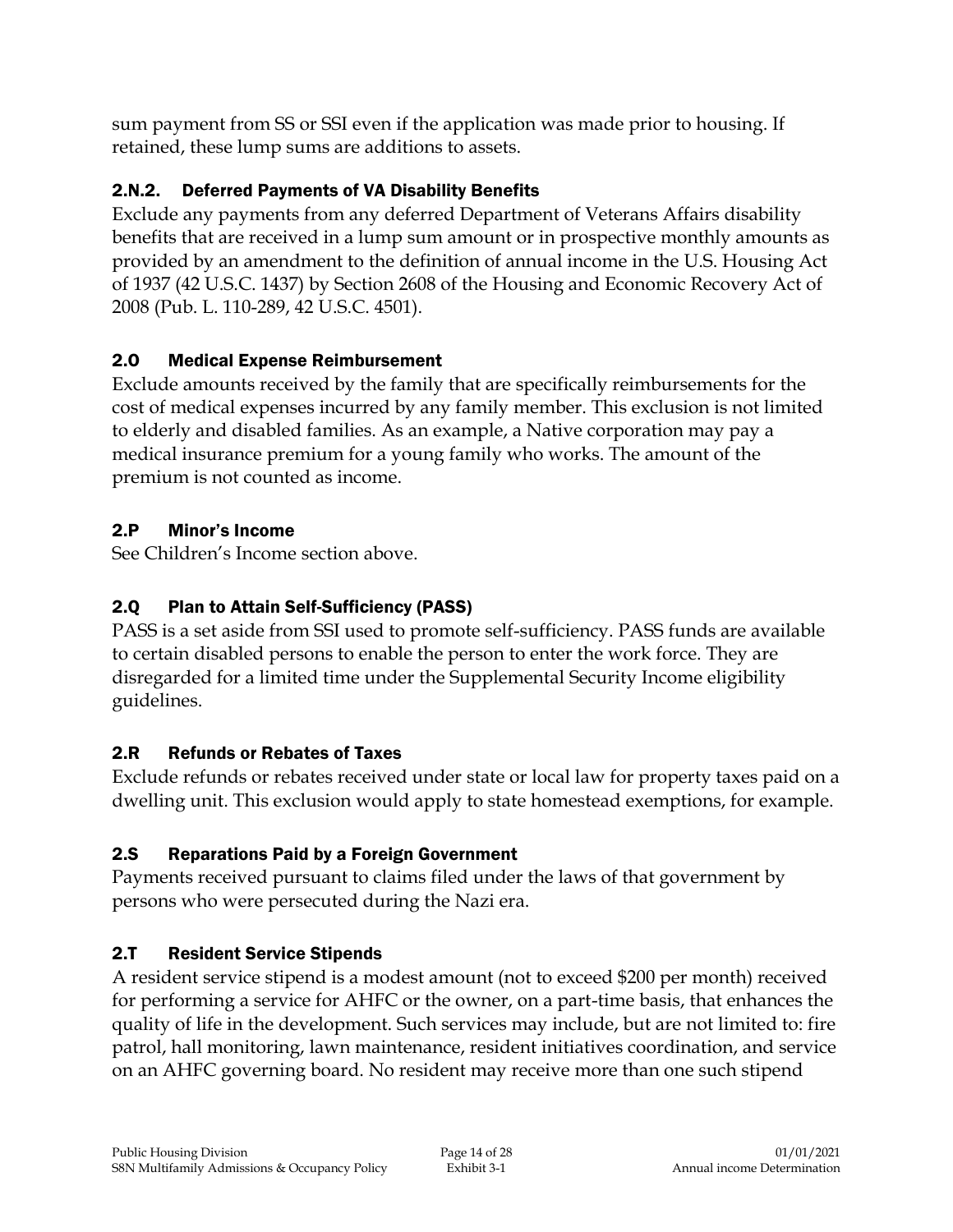during the same period of time. If a resident receives a stipend in excess of \$200 per month, the entire amount received is included in annual income.

# 2.U Student Income

# 2.U.1. Full-Time Student Earnings

Full time students are defined as dependents, and therefore, the head, spouse, or cohead can never be coded as a full-time student. Only exclude earnings in excess of \$480 for each full-time student age 18 years or older. This exclusion effectively eliminates earned income of students from consideration as annual income. There is NO age limit for granting full-time student status.

# 2.U.2. Scholarships Under Title IV of the Higher Education Act of 1965

Exclude amounts of scholarships funded under Title IV of the Higher Education Act of 1965, including awards under federal work-study programs or under the Bureau of Indian Affairs student assistance programs (20 U.S.C. 1087(uu)). Examples of the Title IV programs include but are not limited to:

- ▶ Basic Educational Opportunity Grants (Pell Grants),
- $\triangleright$  Supplemental Opportunity Grants,
- $\triangleright$  State Student Incentive Grants,
- $\triangleright$  College Work Study,
- $\triangleright$  Byrd Scholarships

# 2.U.3. Financial Assistance

See Exhibit 2-5 for guidance on the Student Rule and income that must be included as part of annual income.

# 2.V Temporary, Nonrecurring, or Sporadic Income

The key element that causes the exclusion of this income is that it is neither reliable nor periodic. A one-time only "gift" is excluded; periodic "gifts" are included as income.

# 2.W Title V of the Older Americans Act

Exclude payments from programs funded under this Act (42 U.S.C. 3056 (f)). Examples of these programs include:

- Senior Community Services Employment Program (SCSEP),
- > National Caucus Center on the Black Aged,
- $\triangleright$  National Urban League,
- Association National Pro Personas Mayors,
- $\triangleright$  National Council on Aging,
- American Association of Retired Persons,
- National Council on Senior Citizens, and
- $\triangleright$  Green Thumb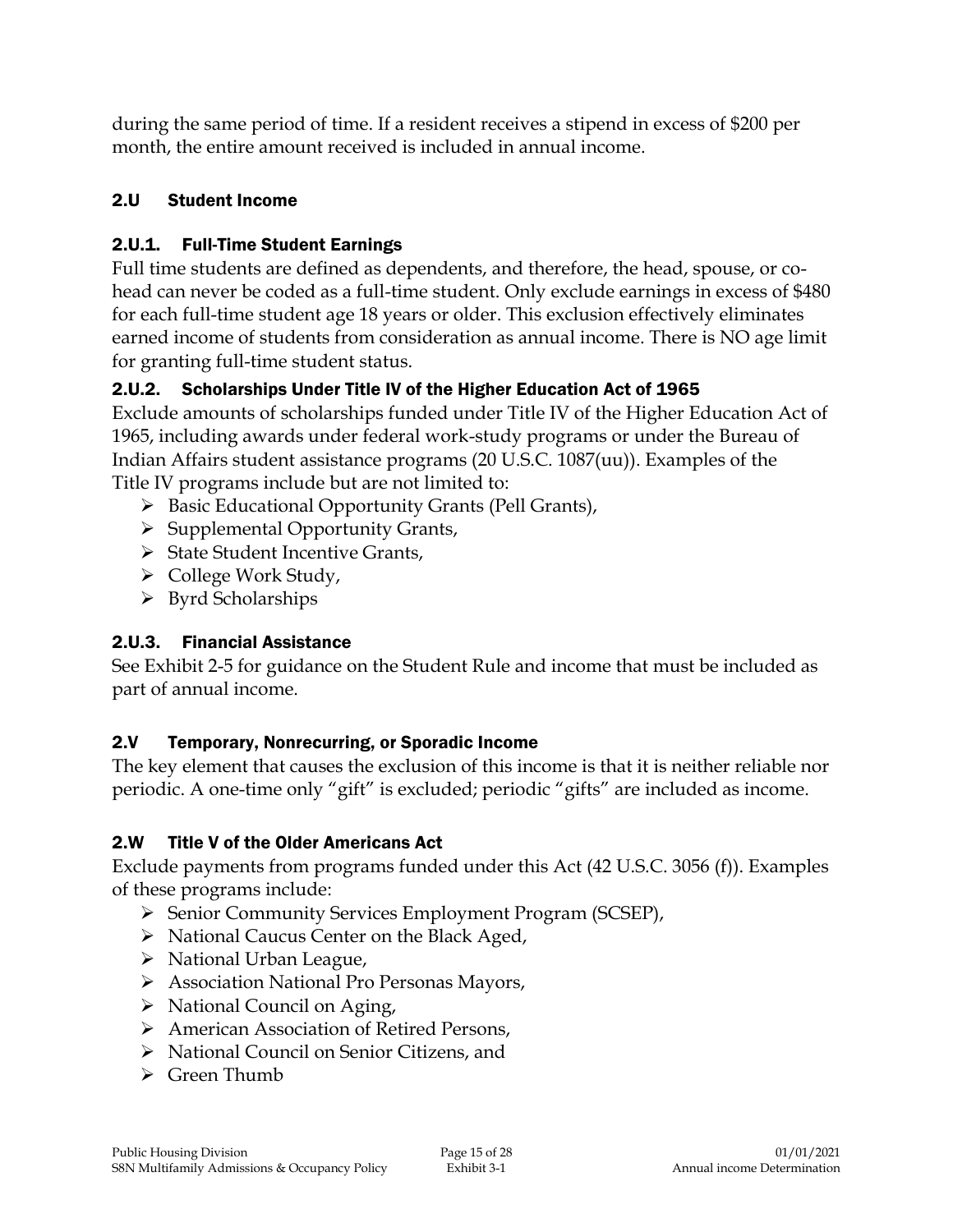### 2.X Training Programs

#### 2.X.1. HUD-Funded

Exclude the full amount received under training programs funded by HUD. This would include Section 3 employment like the various temporary and permanent Section 3 positions within AHFC.

### 2.X.2. State or Local Employment

Exclude the incremental earnings and benefits of any family member who participates in a qualifying program. "Local" training programs include those funded by the federal government (such as Veterans Administration), but administered at the local level. Amounts excluded by this provision must be received under employment training programs with clearly defined goals and objectives. This exclusion applies to applicants and participants.

- 1. The incremental increase in earnings is the difference in income after enrollment as compared to income before enrollment "just prior" to the beginning of the training program.
- 2. "Just prior" is defined as income received by the family member within 30 days of the beginning of the training program.
- 3. Only the incremental increase is excluded.
- 4. This calculation applies to applicants and participants.
- 5. Incremental income from a qualifying employment training program is excluded only while an individual is actually participating in the program. Once training is completed, the employment income becomes regular earned income.

#### Example: Incremental Increase

Northern Dancer (64) receives \$400 per month in ATAP.

- 1. He then enrolls in a qualifying training program and receives \$550 per month.
- 2. His ATAP stops.
- 3. The difference  $(\$550 \$400 = \$150)$  will NOT be counted.
- 4. The monthly income will be \$400 per month.

Seattle Slew (77) had no income.

- 1. After enrollment, he receives \$550 per month.
- 2. The difference  $(\$550 \$0 = \$550)$  is NOT counted.
- 3. The monthly income equals \$0.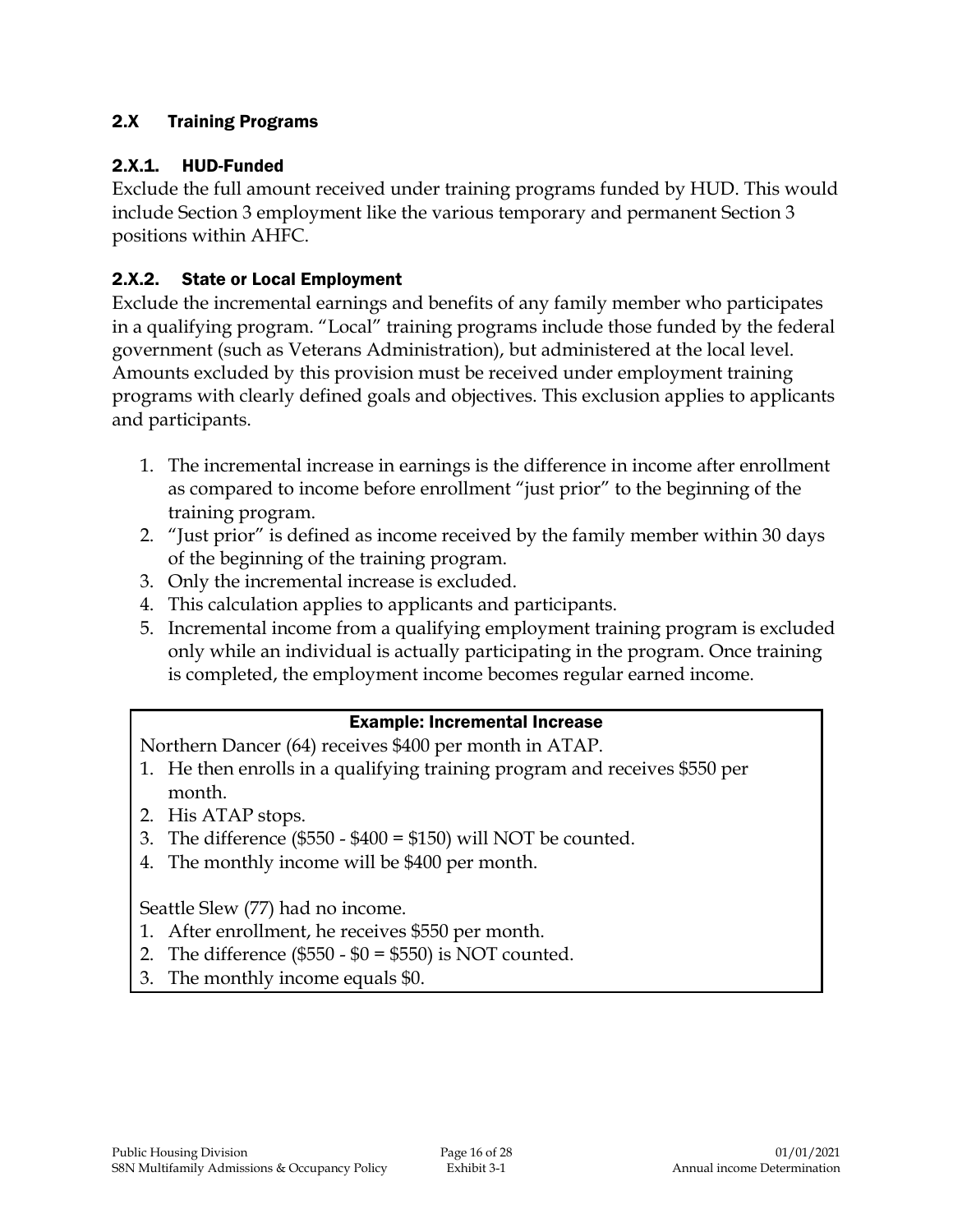### 2.X.3. Other Training-Related Income

Exclude amounts received by a participant in other publicly assisted programs that are specifically for reimbursement of out-of-pocket expenses incurred solely to allow participation in a specific program. These amounts may pay for special equipment, clothing, transportation, or child care to enable a family to attain self-sufficiency.

#### 2.X.4. Veterans Training Programs

Veterans Affairs offers a variety of job training and vocational rehabilitation programs to help former service members enter the workforce.

- 1. Chapter 31 this is the Vocational Rehabilitation and Employment (VR&E) Program. This assists veterans with disabilities to prepare for, find, and keep suitable jobs. For veterans with disabilities that prevent immediate consideration of work, VR&E may provide services to improve the ability to live independently.
- 2. Compensated Work Therapy (CWT) this is a vocational rehabilitation program that endeavors to match and support work ready veterans in competitive jobs. In some locations, CWT is known as Veterans Industries. This program promotes employment opportunities for veterans with physical and mental disabilities.

#### 2.Y Tribal Trust Settlements

Payments received pursuant to the settlement in the case of Elouise Cobell et al. v. Ken Salazar et al. (Cobell Settlement) must be excluded from annual income for a period of one year from the time of receipt of that payment (PIH Notice 2013-30). This exclusion from income applies to all HUD programs (Pub. L. 111-291).

In addition to the Cobell Settlement, other settlements have been reached between members of Indian tribes and the U.S. government. Payments that result from these settlements are considered per capita payments and are also excluded from annual income. A listing of tribes with settlement agreements and per capita payments is available at: [http://www.irs.gov/irb/2013-03\\_IRB/ar08.html.](http://www.irs.gov/irb/2013-03_IRB/ar08.html)

Payments received by a tribal member for distribution of Indian gaming profits are not per capita payments, although they may be called that. If a family member receives an IRS form 1099-Misc for payments, those payments are included as part of annual income.

# 3. Assets to Include

Federal regulations do not limit the amount of assets a family may possess. However, AHFC will compute the income produced by net family assets for inclusion in annual income. A key factor to consider is whether any member of the family has access to the asset.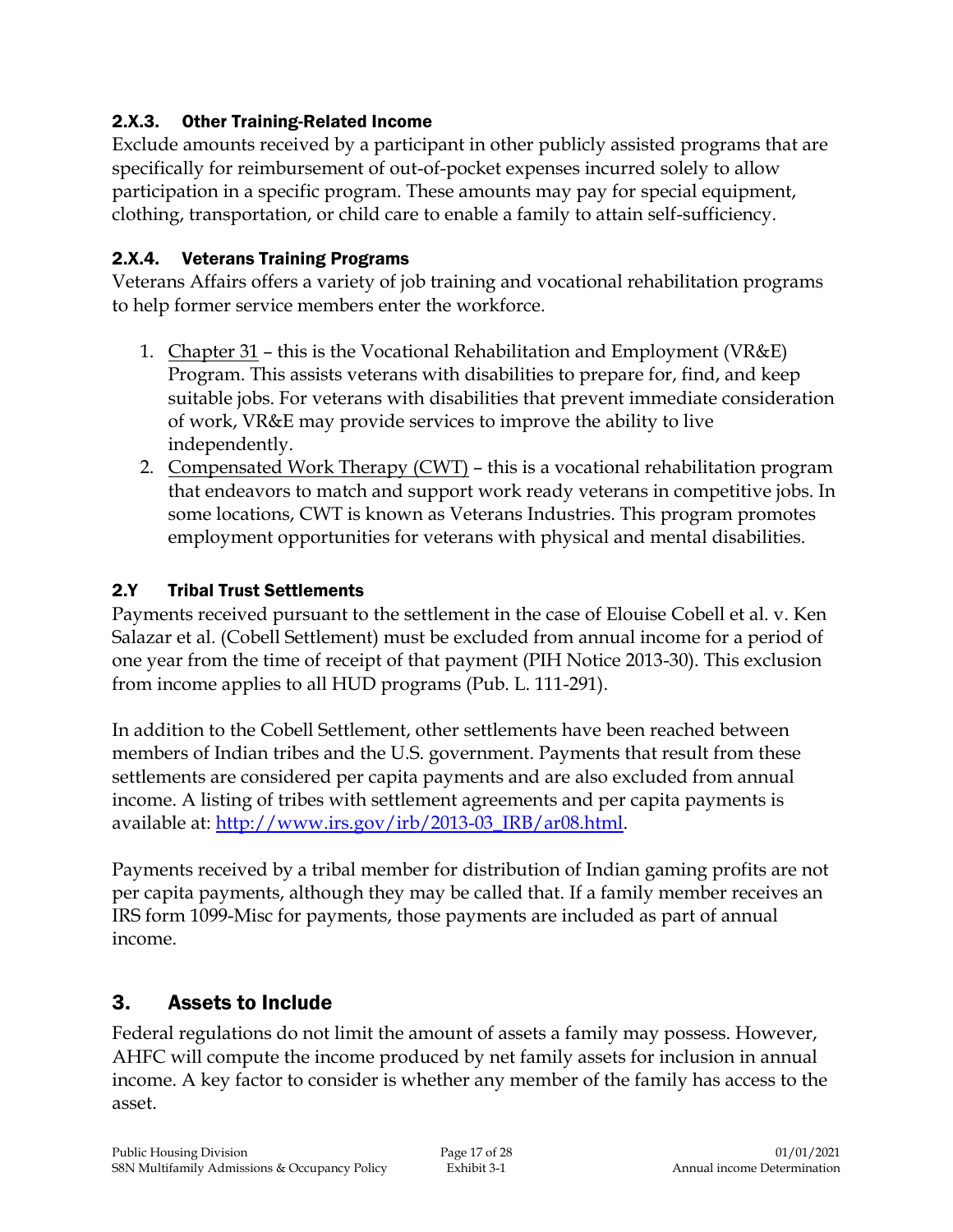Since banks and investment firms report this income to the IRS on 1099 forms annually, unreported asset income may result in the family receiving a letter from HUD informing them that the income reported to AHFC does not match the income reported to the IRS. AHFC will must pursue information about income from assets when notified of a discrepancy.

If the total cash value of all the family's assets is \$5,000 or less, the actual income the family receives from the assets is counted as annual income. For assets totaling \$5,001 or more, AHFC will use the **current** balance of each asset at the time of examination, unless directed otherwise below. Refer to the HUD-4350.3 Multifamily Occupancy Handbook, pages 5-23 through 5-39 (version 6/07). AHFC will use the greater of:

- The actual income from the assets, **OR**
- $\triangleright$  The imputed income from the assets

See "Calculate the Value of an Asset" below to add the income generated by the asset to annual income.

#### 3.A Calculate the Value of an Asset

Before determining whether to use the actual or imputed income from an asset, AHFC will determine the cash value of an asset. This means AHFC will consider the expenses involved in converting the asset to cash. Depending on the asset, these expenses may include broker fees, legal fees, settlement costs, or penalty for early withdrawal.

- 1. If an asset is an Individual Retirement Account (IRA or 401-K), an interest penalty for early withdrawal may apply.
- 2. If a family sells stocks or bonds, they typically have broker's commission to pay.
- 3. If the family hires an attorney to obtain an insurance settlement, the lawyer's fee is an eligible deduction to determine the net cash value.
- 4. Certificates of Deposit (CD) have penalties for early withdrawal.
- 5. Savings Bonds are purchased for much less than their value at maturity. Determine the actual value of the bond, at the time of the income review, to avoid overestimating the asset.

#### Instructions - Calculate Cash Value

Calculate the cash value of a certificate of deposit as follows:

- 1. Determine the Market Value:
	- Market Value = Current Balance
- 2. If no current balance is made available: Market Value = Beginning Balance + Accumulated Interest
- 3. Determine the Actual Income:
	- Actual Income = Market Value x Interest Rate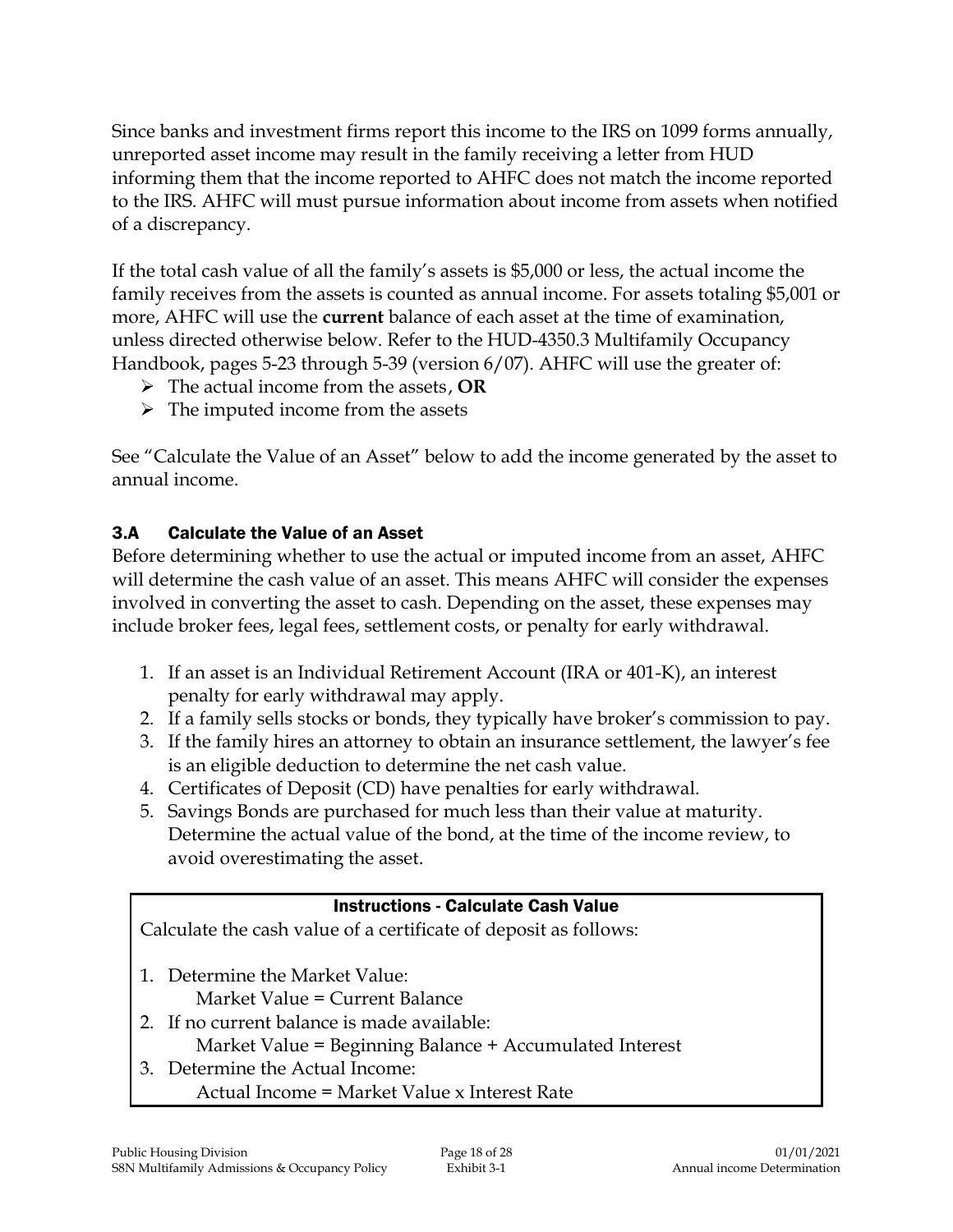- 4. Determine the Penalty for Early Withdrawal:
- Penalty = Actual Income  $\div$  12 x number of months in the penalty
- 5. Determine the Cash Value: Cash Value = Market Value – Penalty

| <b>Example: Calculate Cash Value</b>                                                                                                              |  |  |
|---------------------------------------------------------------------------------------------------------------------------------------------------|--|--|
| Secretariat (73) has a CD in the amount of \$5,000 paying interest at 4 percent. The<br>penalty for early withdrawal is three months of interest. |  |  |
| 1. Actual Income:                                                                                                                                 |  |  |
| \$5,000 x 4% = \$200 in annual income                                                                                                             |  |  |
| 2. Penalty:                                                                                                                                       |  |  |
| $$200 \div 12$ months = \$16.67 interest per month                                                                                                |  |  |
| $$16.67 \times 3$ months = \$50.01                                                                                                                |  |  |
| 3. Cash Value:                                                                                                                                    |  |  |
| $$5,000 - $50 = $4,950$                                                                                                                           |  |  |

Once the cash value of an asset has been determined, AHFC will include the greater of the actual or imputed income that asset contributes to annual income.

#### 3.A.1. Actual Asset Income

If an asset earns interest, actual asset income is the amount of interest earned in a period. The period is then converted to an annual basis. For example, if a savings account earns \$5.30 a quarter, multiply  $$5.30 \times 4$  to get the annual income.

#### 3.A.2. Imputed Asset Income

Imputed asset income is the income that could be received from an asset, such as real property, savings, stocks, bonds or other forms of capital investment, if it was converted to cash and placed in an interest bearing account. The cash value of the asset(s) is used to determine imputed income by multiplying that value times a HUD-determined passbook rate.

| <b>Example: Asset Income Added to Annual Income</b>                                    |                        |  |
|----------------------------------------------------------------------------------------|------------------------|--|
| Smarty Jones has a checking account worth \$500 earning no interest; a savings         |                        |  |
| account of \$50 that earned \$5.00 last year; and a Certificate of Deposit of \$10,000 |                        |  |
| with a cash value of \$9,900 that earned \$400 last year.                              |                        |  |
|                                                                                        |                        |  |
| Asset Cash Value                                                                       | <b>Actual Earnings</b> |  |
| Checking \$500<br>\$500                                                                | \$0                    |  |
| Savings \$55<br>\$55                                                                   | \$5                    |  |
| CD\$10,400 \$9,900                                                                     | \$400                  |  |
| Total \$10,955\$10,455                                                                 | \$405                  |  |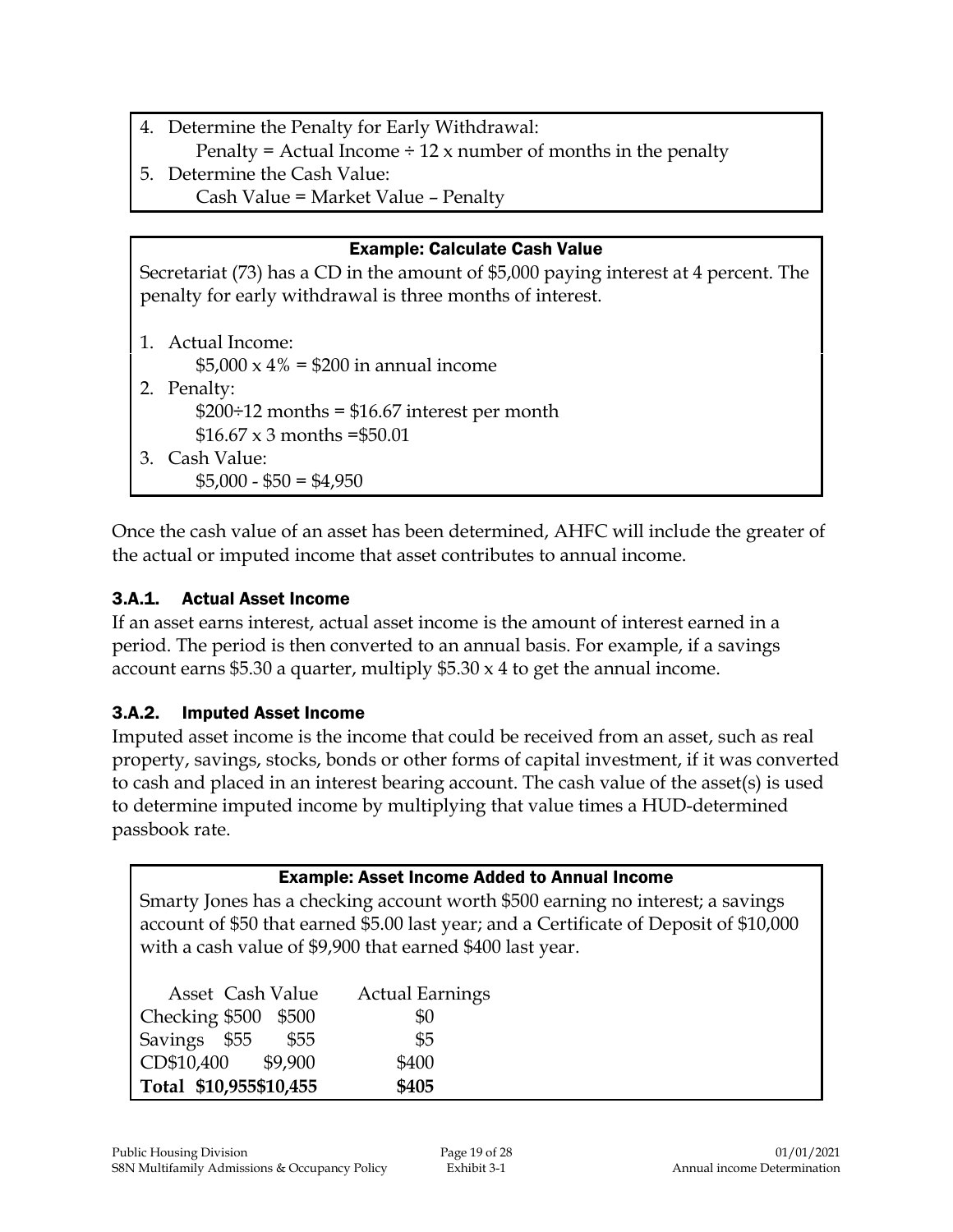1. Total assets are:  $$500 + $55 + $10,400 = $10,955$ 2. Total assets exceed \$5,000, so AHFC will use the higher of actual earnings or imputed income. 3. Actual Earnings:  $$0 + $5 + $400 = $405$ 4. Imputed Income using passbook rate (interest rate of 2.0%)  $$10,455 \times 0.02 = $209.10$ 5. Actual earnings (\$405) exceed the imputed income (\$209). Therefore, \$405 is added to family income.

# 3.B Achieving a Better Life Experience Act of 2014 (ABLE) Accounts

The ABLE Act allows states to establish and maintain a program under which contributions may be made to a tax-advantaged ABLE savings account to provide for the qualified disability expenses of the designated beneficiary of the account. The designated beneficiary must be a person with disabilities, whose disability began prior to his or her 26th birthday and who meets the statutory eligibility requirements.

# HUD PIH Notice 2019-09 and Housing Notice H 2019-06<sup>5</sup>

Section 103 of the ABLE Act mandates that an individual's ABLE account (specifically, its account balance, contributions to the account, and distributions from the account) is excluded/disregarded when determining the designated beneficiary's eligibility and continued occupancy under certain federal meanstested programs.

Page 2, "in determining a family's income, HUD will exclude amounts in the individual's ABLE account. The entire value of the individual's ABLE account will be excluded from the household's assets. This means actual or imputed interest on the ABLE account balance will not be counted as income."

"Distributions from the ABLE account are also not considered income."

"All wage income received, regardless of which account the money is paid to, is included as income."

 $\overline{a}$ <sup>5</sup> PIH Notice 2019-09 issued April 26, 2019. Housing Notice H 2019-06 issued April 26, 2019. The Achieving Better Life Experience (ABLE) Act (P.L. 113-925) was signed into law on December 19, 2014.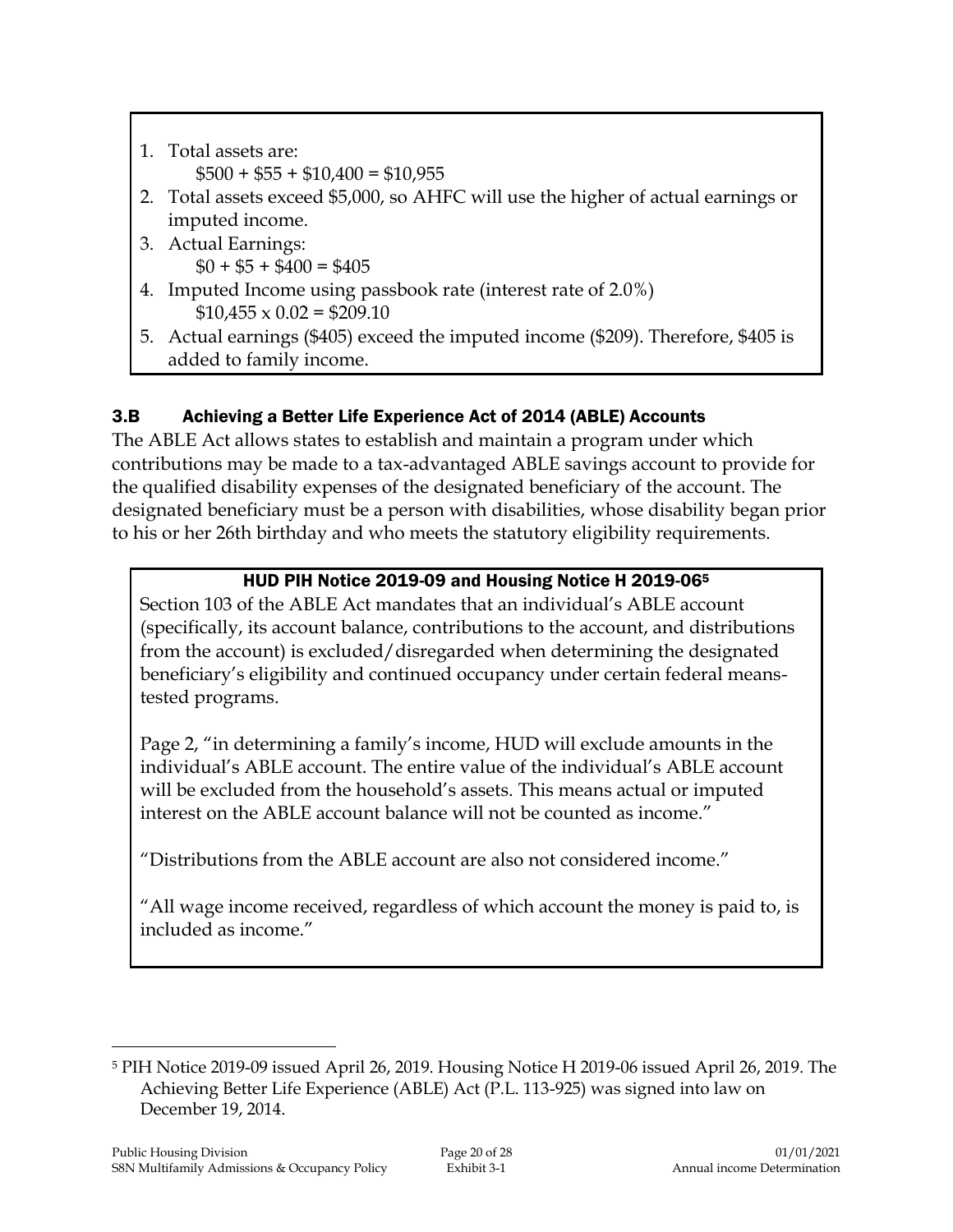**Verification**: In accordance with program requirements at 24 CFR 5.240(c), PHAs and owners should verify the amount held in the ABLE account. PHAs and owners should develop a policy and procedure for verifying ABLE accounts that obtains the following information:

- the name of the designated beneficiary; and
- the State ABLE program administering the account to verify that the account qualifies as an ABLE account.

#### Example – Contributions Made by the Beneficiary

If the beneficiary has a portion of his/her wages directly deposited into his/her ABLE account, then all wage income received, regardless of which account the money is paid to, is included as income.

Pre-tax employer contributions to an ABLE account (that are not deducted from wages) are excluded.

If the designated beneficiary subsequently deposits any amount previously included as income into his/her ABLE account, that deposited amount must not be included in the household's asset calculation or counted as income again when the beneficiary receives a distribution from the account.

#### Example – Contributions Made by Others

If someone other than the designated beneficiary contributes directly to the ABLE account, that contribution will not be counted as income to the designated beneficiary.

If a relative provides a recurring gift of \$100 per month directly to the beneficiary, the recurring gift would be counted as income. If a relative deposits the \$100 recurring monthly gift directly into the ABLE account, then it will not be counted as income. Note: Any person can contribute to an ABLE account.

#### Example – Rollovers from Existing ABLE Accounts

Rollovers from existing ABLE accounts to the designated beneficiary's ABLE account are not counted as income to the designated beneficiary.

#### 3.C Joint Assets

Count the asset when owned by more than one person if there is unrestricted access to the asset by the family.

1. If assets are owned by more than one person, prorate the assets according to the percentage of ownership. If no percentage is specified or provided by a state or local law, prorate the assets evenly among all owners.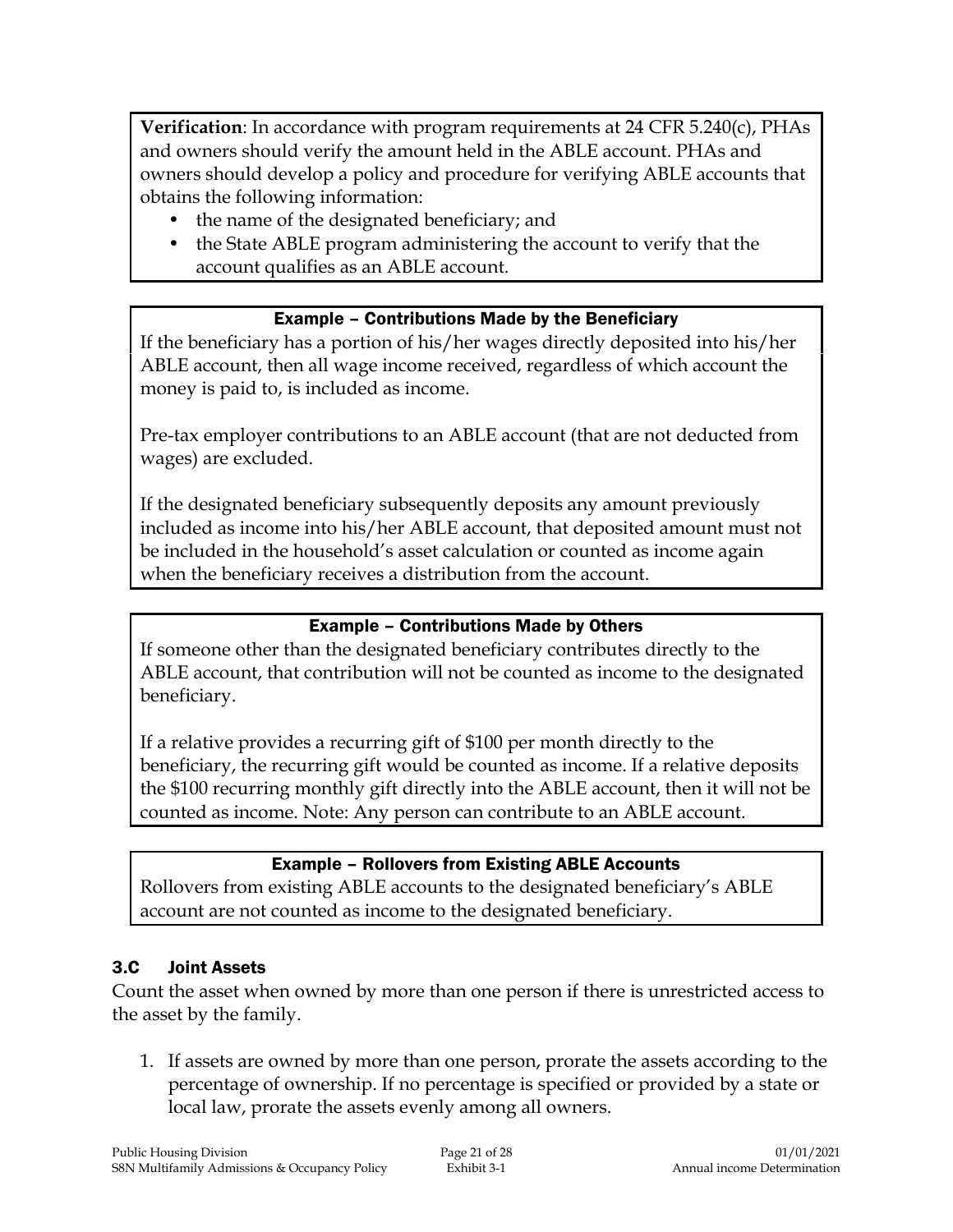- 2. If an asset is not effectively owned by an individual, do not count it as an asset. An asset is not effectively owned when the asset is held in an individual's name, but (a) the asset and any income it earns accrue to the benefit of someone else who is not a member of the family, and (b) that other person is responsible for income taxes incurred on income generated by the assets.
- 3. Determining which individuals have ownership of an asset requires collecting as much information as is available and making the best judgment possible based on that information.

#### Example: Jointly Owned Assets

- 1. Helen is an assisted-housing tenant. She and her daughter, Elsie, have a joint savings account. Mother and daughter both contribute to the account. They have used the account for trips together and to cover emergency needs for either of them. Even though either Helen or Elsie could withdraw the entire asset for her own use, count Helen's ownership as 50% of the account.
- 2. Jean's name is on her mother's savings account to ensure that she can access the funds for her mother's care. The account is not effectively owned by Jean and should not be counted as her asset.

#### 3.D Withdrawal of Cash or Assets from an Investment<sup>6</sup>

When determining whether to add cash withdrawn from an asset or investment, consider the following:

- 1. If the withdrawal or cash conversion is used for the benefit of the family, consider the following:
	- If the withdrawal will be paid to the family in periodic payments, count the payments as part of annual income. Do not continue to count any balance left in the asset or investment account as an asset.
	- If a withdrawal is made in one lump sum or the entire asset is converted to cash, count only the balances left in the investment as an asset.
- 2. If the withdrawal or cash conversion is "given away" or "gifted" to someone outside the family, then follow the guidance under Assets Disposed for Less than Fair Market Value.

#### Example 1: Withdrawal of Cash as a Lump Sum

Beldame has a certificate of deposit worth \$7,500. She decides to withdraw the entire balance and use it to buy a car for herself.

- 1. Was the asset for the benefit of the family or was it gifted? Beldame is using it for her personal vehicle purchase.
- <sup>6</sup> HUD Occupancy Handbook 4350.3, Chapter 5: Determining Income and Calculating Rent, June 2007.

 $\overline{a}$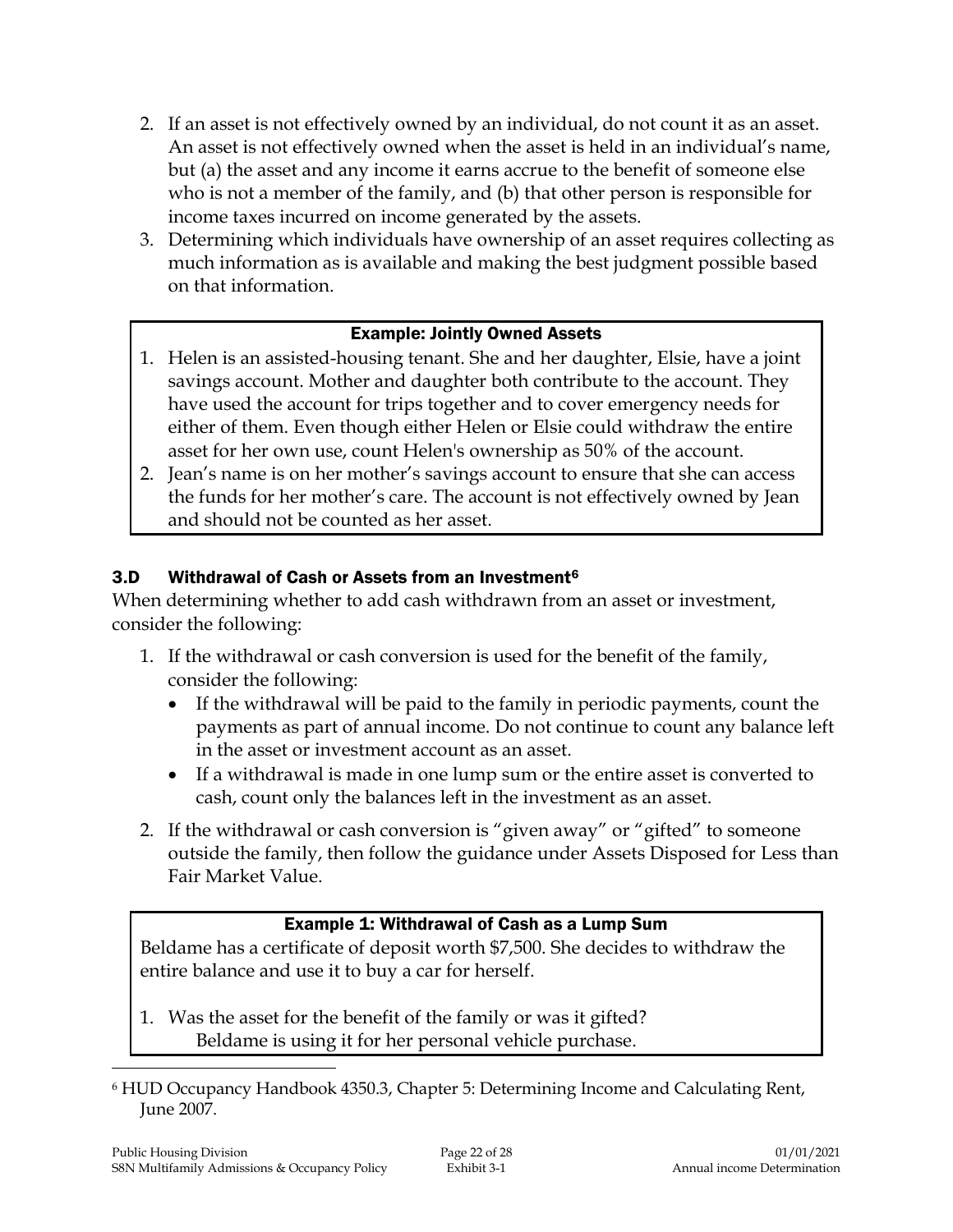- 2. Was the asset paid in a lump sum or will it be received in periodic payments? Beldame received one payment of \$7,400 after receiving the accrued interest on the account and paying the penalty for early withdrawal.
- 3. Beldame deposits it into her checking account and writes a check for the entire balance to the car dealer.

Since Beldame liquidated the account, staff will simply verify the asset accounts and balances (as normal) at the next regular examination.

#### Example 1: Withdrawal of Cash as Periodic Payments

Miesque has a money market fund worth \$100,000. She decides to retire and have the fund disburse a payment of \$5,000 each quarter. It will be deposited directly into her savings account.

- 1. Was the asset for the benefit of the family or was it gifted? Miesque is using it for her personal use.
- 2. Was the asset paid in a lump sum or will it be received in periodic payments? Miesque will receive regular payments.
- 3. At the time of the next regular examination, Miesque's accounts show \$7,750 in her savings account and a balance of \$80,000 in her money market fund.

Staff will count \$20,000 as income and consider the \$7,750 in savings as an asset when determining whether to use an actual or imputed interest income calculation. Staff will disregard the \$80,000 in the money market fund.

# 3.E Assets Disposed for Less than Fair Market Value

Determine the value of the asset if disposed during the two years preceding certification or recertification.

- These assets may include cash gifts, property, personal loans, and privately held mortgages.
- $\triangleright$  Assets placed in irrevocable trusts are considered assets disposed of for less than fair market value EXCEPT when the assets placed in trust were received through settlements or judgments.
- $\triangleright$  Assets disposed at less than fair market value as a result of foreclosure, bankruptcy, divorce, or separations **are not** counted.
- The rule applies **only** when the fair market value of all disposed assets exceeds \$1,000.

Disposed assets are referred to as an imputed asset. The cash value of an imputed asset is the difference between the actual cash value of the asset and the amount received for it. AHFC will keep track of the date of divestiture even if the date was prior to admission to housing. When the two year period expires, the income assigned to the disposed asset also expires. If the two year period ends in the middle of a recertification year, the family may request an interim recertification to remove the disposed asset(s).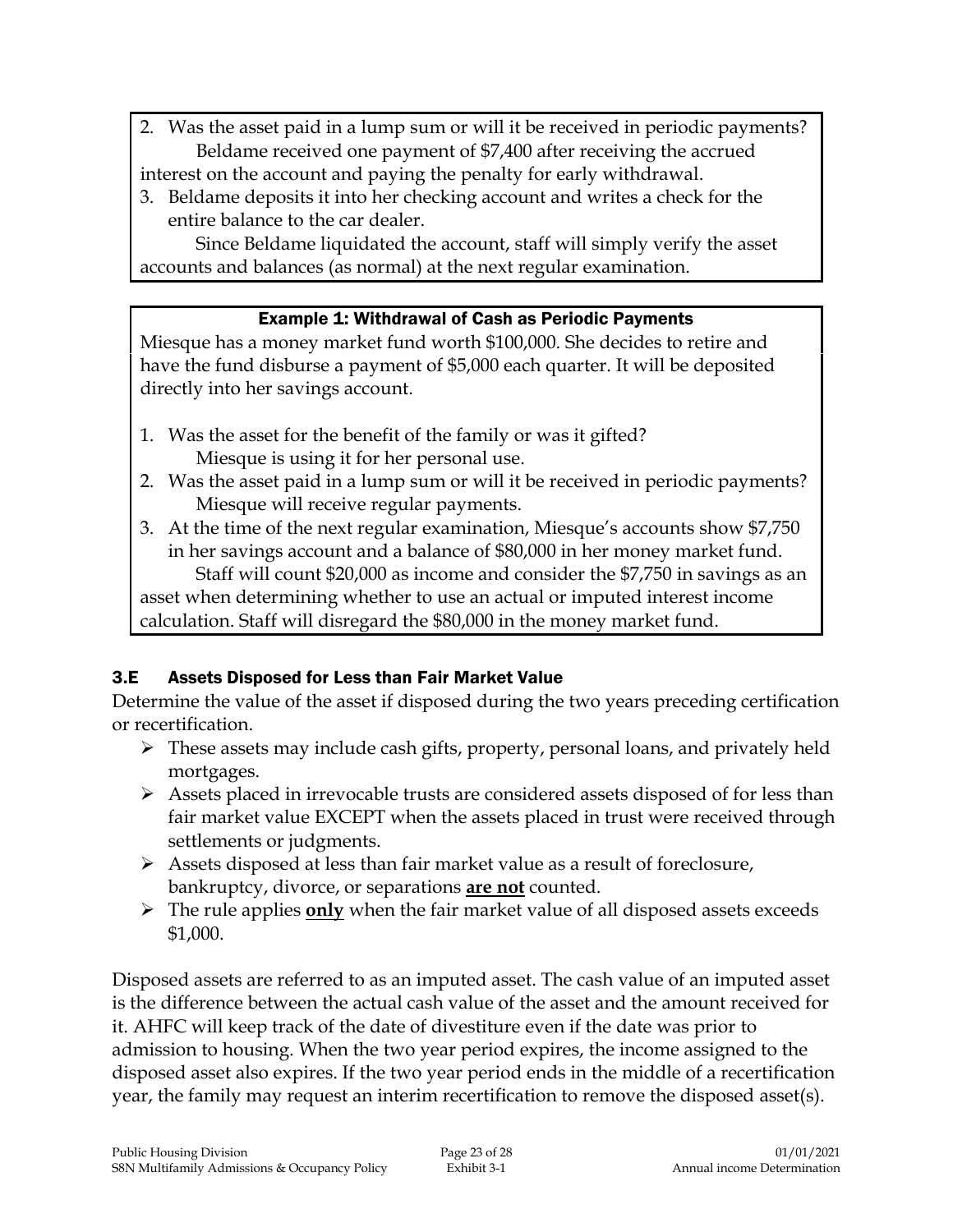### Example 1: Disposed Real Property

War Admiral sold a house within the last two years for \$100,000, incurring fees of \$5,000 to complete the sale. The fair market value of the house was \$155,000 at the last tax assessment.

- 4. Was the asset disposed at less than fair market value? \$100,000 (sale) is less than \$155,000 (value) = Yes
- 5. Does the fair market value exceed \$1,000? Yes
- 6. Determine Cash Value of Imputed Asset  $$155,000 - $5,000 = $150,000$
- 7. Calculate difference between Imputed Value and Actual Sale  $$150,000 - $100,000 = $50,000$
- 8. AHFC will add \$50,000 to the asset screen as an imputed asset.

#### Example 2: Disposed Cash

War Admiral contributed \$10,000 to his grandson's college tuition and gave two granddaughters \$4,000 each to save for college. He also loaned his uncle \$5,000.

- 1. Was the asset disposed at less than fair market value? Yes; he gave the money away
- 2. Does the fair market value exceed \$1,000? Yes
- 3. Determine Cash Value of Imputed Asset  $$10,000 + $8,000 ($4,000 \times 2) + $5,000 = $23,000$
- 4. Calculate difference between Imputed Value and Actual Sale  $$23,000 - $0 = $23,000$
- 5. AHFC will add \$23,000 to the asset screen as an imputed asset.

# 3.F Equity in Real Property

Include the value of real property and other capital investments. Equity is the estimated current market value of the asset, less the unpaid balance on all loans secured by the assets, and reasonable costs (such as broker fees) that would be incurred in selling the assets.

The cash value must be determined to consider imputed income.

- $\triangleright$  Determine the market value of the property by considering all costs associated with the property; i.e., tax assessment, real estate appraisal, etc.
- $\triangleright$  Subtract the loan amount from the market value = Equity
- $\triangleright$  From equity, subtract the expenses associated with sale of the property = Cash Value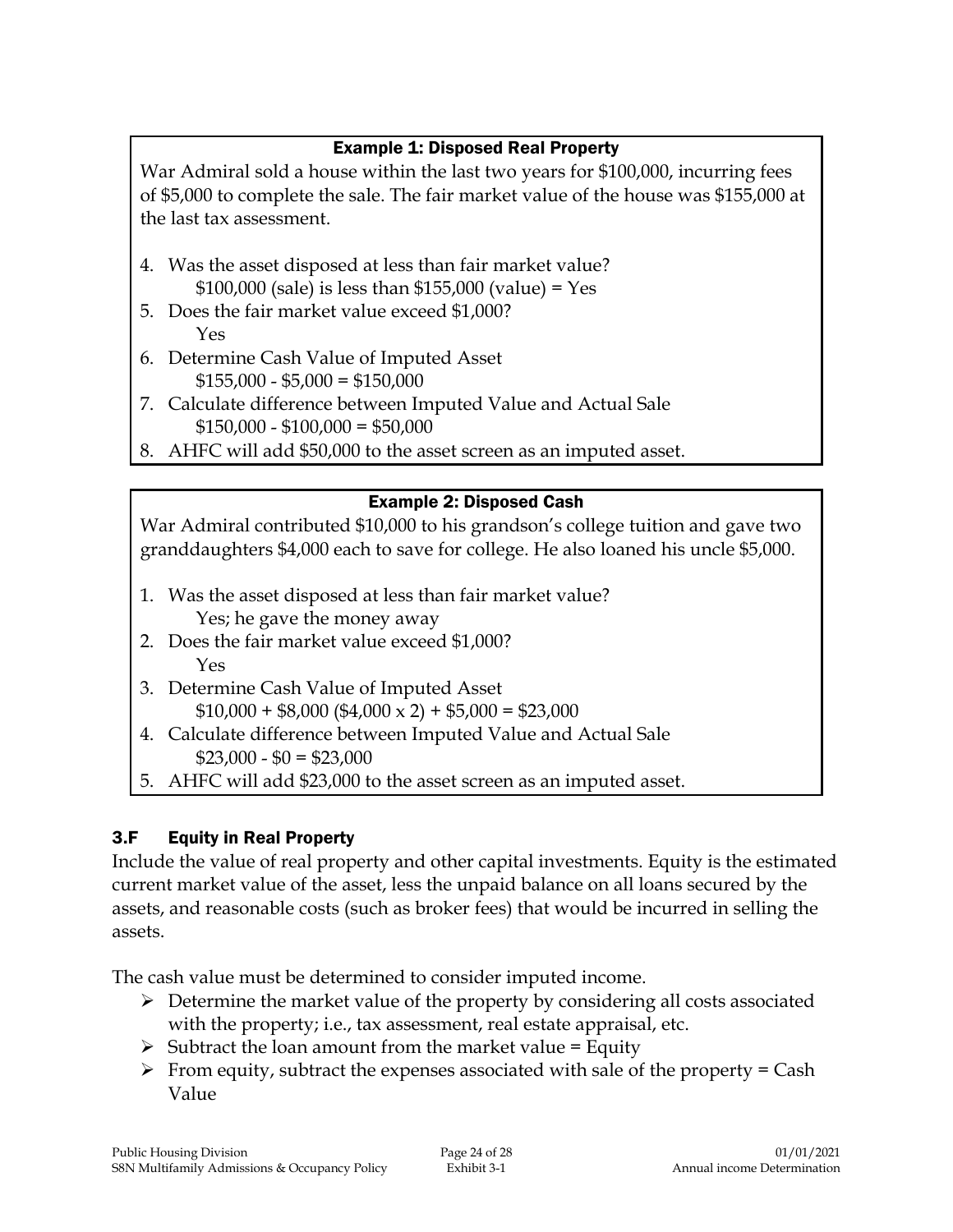| <b>Example: Imputed Income from Real Property</b>                            |  |  |
|------------------------------------------------------------------------------|--|--|
| Sea Biscuit owns a house in Seldovia. The market value is \$100,000. He owes |  |  |
| \$60,000. The cost to sell the house is \$6,000.                             |  |  |
| 1. Market value = $$100,000$                                                 |  |  |
| 2. Determine Equity:                                                         |  |  |
| $$100,000 - $60,000 = $40,000$                                               |  |  |
| 3. Determine Cash Value                                                      |  |  |
| $$40,000 - $6,000 = $34,000$                                                 |  |  |
| 4. Determine Imputed Income (example uses passbook rate of 0.2%)             |  |  |
| $$34,000 \times 0.2\% = $68$                                                 |  |  |

# 3.G Lump Sum Receipts

Included are inheritances, capital gains, lottery winnings, insurance settlements, and other claims. Compute the amount of the asset based on what is available when a family timely declares it, not the actual lump sum if the family has spent some of the payment. See the Lump Sum Payments section under annual income above for possible exclusions.

#### 3.H Personal Property Held as an Investment

Items such as gems, jewelry, coin collections, stamp collections, art, and antique cars if not for personal use, but stored as an investment. As a general rule, personal property used by or displayed in the household is not treated as an asset. Personal property retained in a safe deposit box is probably an asset.

# 3.I Rental Property

The rent collected from a rental property is considered income from an asset (the property). Costs associated with a rental such as insurance, mortgage interest, advertising, cleaning, maintenance, taxes, and repairs (not improvements) are deducted from the rental income. **Note**: Work performed to keep the property in good condition is considered a repair. Work that adds to either the value or life of the property is considered an improvement (IRS Publication 527).

When a rental property is an asset, AHFC must compare the income from the rental property to the imputed income from the property. AHFC will use the **greater** amount as the contribution to annual income. **Do not** include both the monthly rental income and imputed value of the property as income.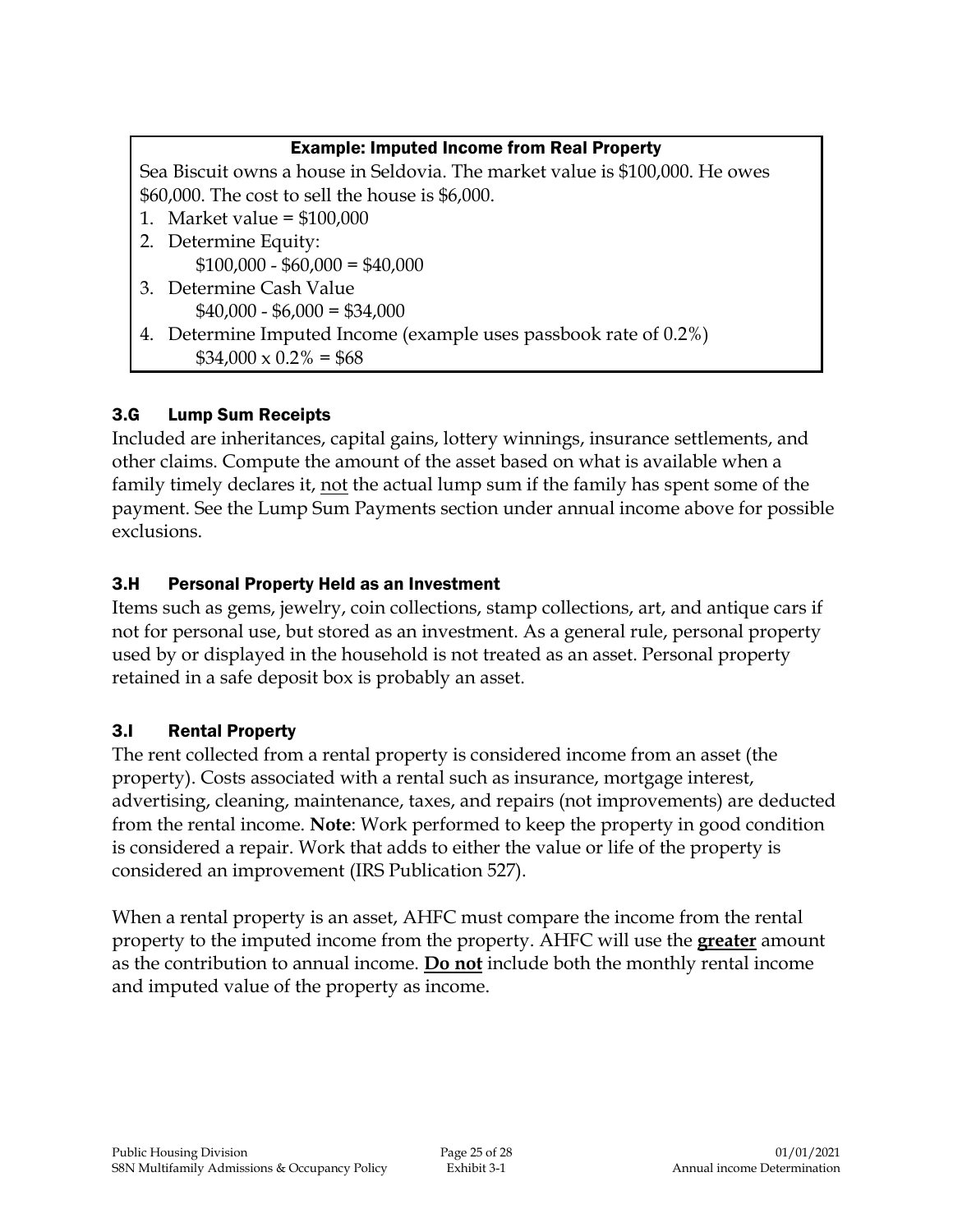#### Example: Rental Property Asset Calculation

Sea Biscuit remodeled the house and now receives \$1,000 per month in rent. Insurance, taxes, and regular maintenance averages \$4,000 per year.

- 1. Annualize rental income  $$1,000 \times 12 = $12,000$
- 2. Deduct rental costs to determine income  $$12,000 - $4,000 = $8,000$
- 3. Compare the rental income to the imputed value (example above) \$8,000 versus \$68
- 4. AHFC will post \$8,000 in the asset screen for this property

# 3.J Retirement Accounts<sup>7</sup>

- 1. Balances held in retirement accounts are counted as assets if the money is accessible to the family member. For individuals still employed, accessible amounts are counted even if withdrawal would result in a penalty. However, amounts that would be accessible only if the person retired are not counted.
- 2. IRA, KEOGH, and similar retirement savings accounts are counted as assets, even though withdrawal would result in a penalty, unless benefits are being received through periodic payments.
- 3. Include contributions to company retirement/pension funds:
	- a) While an individual is employed, count only amounts the family can withdraw without retiring or terminating employment.
	- b) After retiring or terminating employment, count as an asset any amount the employee elects to receive as a lump sum.
- 4. Include in annual income any retirement benefits received through periodic payments. Do not count any remaining amounts in the account as an asset.

Example: Withdrawing a Balance Held in an IRA or 401K Retirement Account Jed's 401K account balance is \$35,000. He is able to terminate his participation in the retirement plan without quitting his job, but if he did so he would lose a part of his employer's contribution and would pay a penalty fee. The total cash he could withdraw, \$18,000, is the amount that is counted as an asset.

# 3.K Savings and Checking Accounts

Use the current balance in the savings account. Use the average balance for the last six (6) months for checking accounts.

 $\overline{a}$ <sup>7</sup> HUD Occupancy Handbook 4350.3, Chapter 5: Determining Income and Calculating Rent.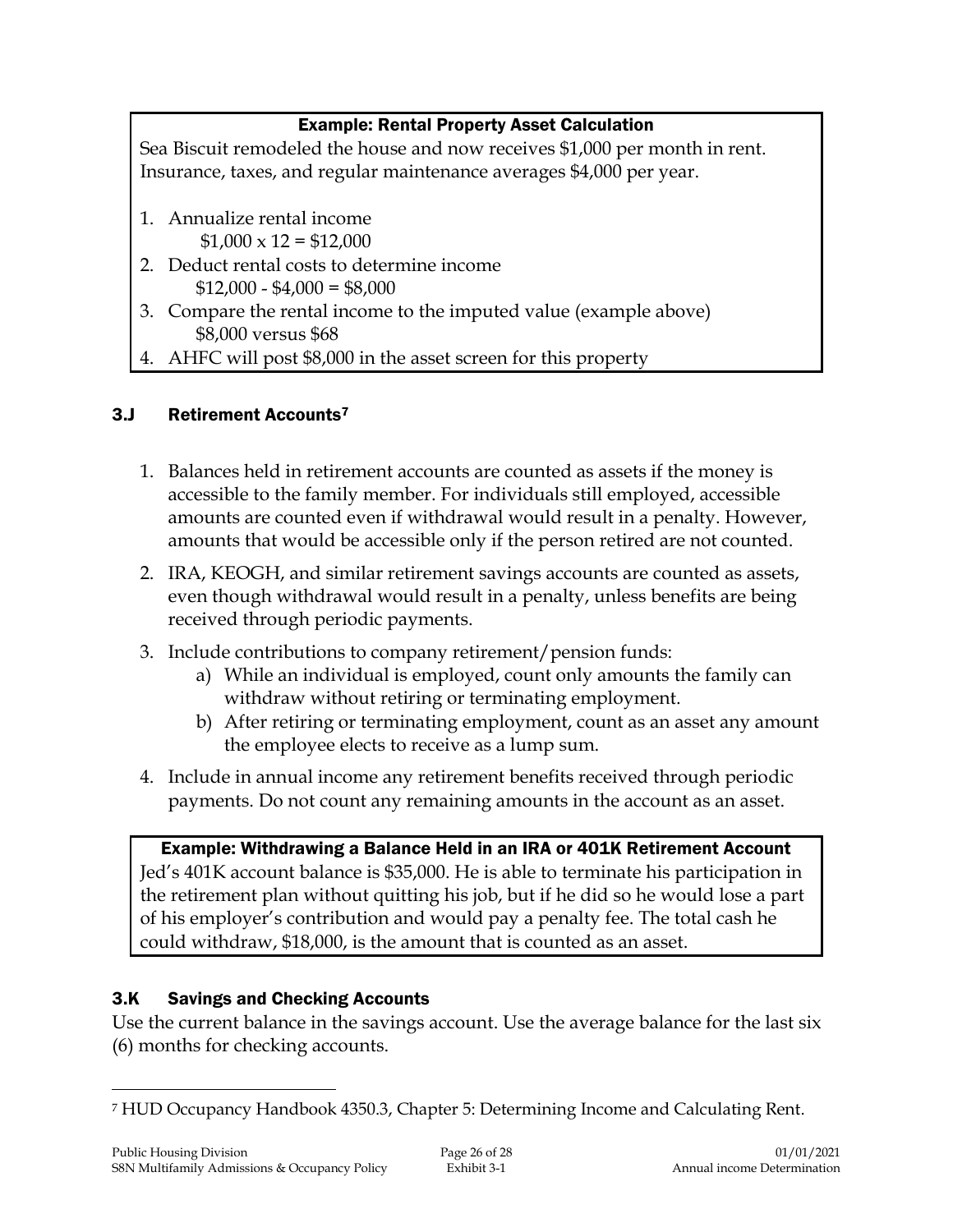### 3.L Stocks, Bonds, or Savings Certificates

Include money market funds and other investment accounts.

### 3.M Timeshare Interest or Ownership

A timeshare is a property with a divided form of ownership or use rights. These properties are typically resort condominium units, in which multiple parties hold rights to use the property, and each owner of the same accommodation is allotted their use period. Units may be sold as a partial ownership, lease, or "right to use", in which case the latter holds no claim to ownership of the property. The ownership of timeshare programs is varied.

The key question to consider for this is for how much could the timeshare interest be sold. That selling price less any associated costs of the sale is the equity (see the Equity in Real Property section).

#### 3.N Trusts

Include the cash value of trusts that may be withdrawn by the family. Include the value of the trust whenever the principal trust amount is available for withdrawal by the family.

# 3.O Whole Life Insurance

Use the cash value of the policies.

# 4. Assets to Exclude

# 4.A Business Assets

Exclude assets that are part of an active business or farming operation. NOTE: unless real estate is the family's main occupation, rental property is considered a personal asset held as an investment rather than a business asset.

# 4.B Equity in Owner-Occupied Cooperatives

This includes manufactured homes in which the family lives.

# 4.C HCV Homeownership Program

This exclusion applies only to families participating in the voucher homeownership program. For other families, see Calculate the Value of an Asset and Equity in Real Property to determine how to add the value of a home to family annual income.